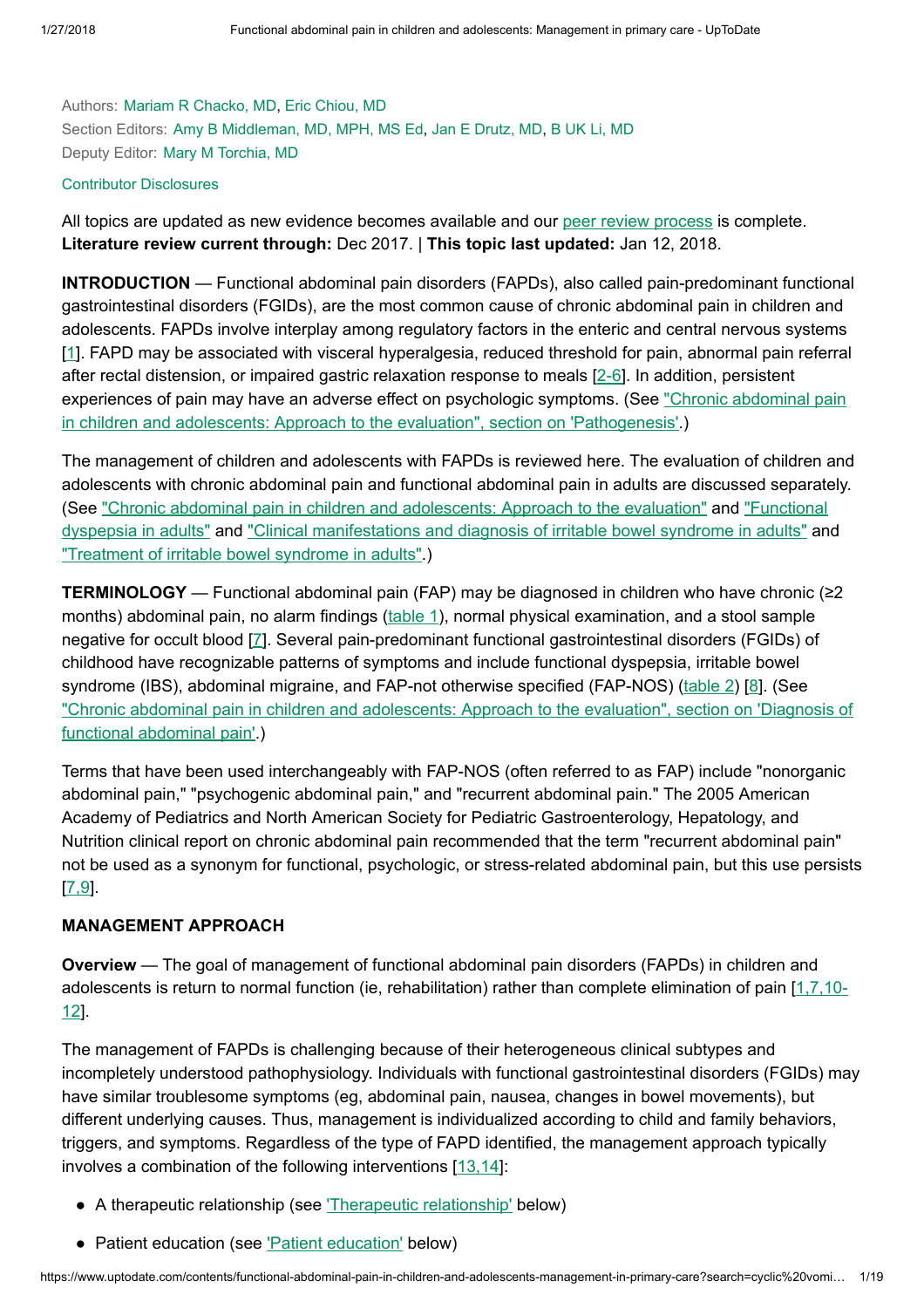- Behavior modification (see *Behavior [modification'](https://www.uptodate.com/contents/functional-abdominal-pain-in-children-and-adolescents-management-in-primary-care?search=cyclic%20vomiting%20children&source=search_result&selectedTitle=7~22&usage_type=default&display_rank=7#H571383545)* below)
- Strategies to improve pain tolerance and coping (see ['Improved](https://www.uptodate.com/contents/functional-abdominal-pain-in-children-and-adolescents-management-in-primary-care?search=cyclic%20vomiting%20children&source=search_result&selectedTitle=7~22&usage_type=default&display_rank=7#H255397635) coping' below)
- Avoidance of triggers (see ['Management](https://www.uptodate.com/contents/functional-abdominal-pain-in-children-and-adolescents-management-in-primary-care?search=cyclic%20vomiting%20children&source=search_result&selectedTitle=7~22&usage_type=default&display_rank=7#H67027703) of triggers' below)
- Symptomatic management (see ['Management](https://www.uptodate.com/contents/functional-abdominal-pain-in-children-and-adolescents-management-in-primary-care?search=cyclic%20vomiting%20children&source=search_result&selectedTitle=7~22&usage_type=default&display_rank=7#H67028267) of symptoms' below)

More intensive initial intervention (eg, referral to a mental health provider for counseling or therapy and rehabilitation) generally is warranted for children and adolescents with abdominal pain-associated disability (eg, missed school or extracurricular activities, anxiety, depression). (See ['Indications](https://www.uptodate.com/contents/functional-abdominal-pain-in-children-and-adolescents-management-in-primary-care?search=cyclic%20vomiting%20children&source=search_result&selectedTitle=7~22&usage_type=default&display_rank=7#H13) for referral' below.)

Most cases can be managed in the primary care setting [\[15](https://www.uptodate.com/contents/functional-abdominal-pain-in-children-and-adolescents-management-in-primary-care/abstract/15)]. Referral may be necessary for children and adolescents who do not improve with primary care interventions. (See *['Indications](https://www.uptodate.com/contents/functional-abdominal-pain-in-children-and-adolescents-management-in-primary-care?search=cyclic%20vomiting%20children&source=search_result&selectedTitle=7~22&usage_type=default&display_rank=7#H13) for referral'* below.)

Among patients with visceral hypersensitivity and FAPD, the act of eating may be associated with onset of pain. As a result, it is common for patients, especially adolescents, to skip meals on a recurrent basis in order to avoid symptoms [\[16](https://www.uptodate.com/contents/functional-abdominal-pain-in-children-and-adolescents-management-in-primary-care/abstract/16)]. This practice should trigger suspicion of an eating disorder when the adolescent also has weight loss and constipation. (See "Anorexia nervosa in adults and adolescents: [Medical complications](https://www.uptodate.com/contents/anorexia-nervosa-in-adults-and-adolescents-medical-complications-and-their-management?sectionName=GASTROINTESTINAL&anchor=H440145&source=see_link#H440145) and their management", section on 'Gastrointestinal'.)

Randomized and observational studies provide relatively compelling but limited evidence that psychologic interventions (eg, cognitive-behavioral therapies such as relaxation and guided imagery) are associated with improved pain tolerance, reduced anxiety, increased nonpain behavior, and improved self-management [[17-31](https://www.uptodate.com/contents/functional-abdominal-pain-in-children-and-adolescents-management-in-primary-care/abstract/17-31)]. Although there are few studies directly comparing psychologic interventions to "standard pediatric care" (which varies from study to study, but typically involves education and reassurance with or without dietary interventions or pharmacotherapy), psychologic interventions appear to be more effective [[17,20,22,25-27](https://www.uptodate.com/contents/functional-abdominal-pain-in-children-and-adolescents-management-in-primary-care/abstract/17,20,22,25-27)]. (See 'Behavior [modification'](https://www.uptodate.com/contents/functional-abdominal-pain-in-children-and-adolescents-management-in-primary-care?search=cyclic%20vomiting%20children&source=search_result&selectedTitle=7~22&usage_type=default&display_rank=7#H571383545) below and ['Improved](https://www.uptodate.com/contents/functional-abdominal-pain-in-children-and-adolescents-management-in-primary-care?search=cyclic%20vomiting%20children&source=search_result&selectedTitle=7~22&usage_type=default&display_rank=7#H255397635) coping' below.)

Evidence that dietary interventions (eg, carbohydrate restriction, fiber supplementation, probiotics) or medications (eg, H<sub>2</sub> receptor agonists, proton pump inhibitors) are helpful is even more limited [\[32-35\]](https://www.uptodate.com/contents/functional-abdominal-pain-in-children-and-adolescents-management-in-primary-care/abstract/32-35). Nonetheless, on a case-by-case basis, a time-limited trial of dietary or pharmacologic interventions may be warranted to address specific triggers or symptoms, as part of an overall treatment plan [\[1](https://www.uptodate.com/contents/functional-abdominal-pain-in-children-and-adolescents-management-in-primary-care/abstract/1)]. (See ['Management](https://www.uptodate.com/contents/functional-abdominal-pain-in-children-and-adolescents-management-in-primary-care?search=cyclic%20vomiting%20children&source=search_result&selectedTitle=7~22&usage_type=default&display_rank=7#H67027703) of triggers' below and ['Management](https://www.uptodate.com/contents/functional-abdominal-pain-in-children-and-adolescents-management-in-primary-care?search=cyclic%20vomiting%20children&source=search_result&selectedTitle=7~22&usage_type=default&display_rank=7#H67028267) of symptoms' below.)

"Response" to any intervention may reflect the natural history of improvement over time or placebo response as FAPDs resolve with time in the majority of children [[34,36,37\]](https://www.uptodate.com/contents/functional-abdominal-pain-in-children-and-adolescents-management-in-primary-care/abstract/34,36,37). In a meta-analysis of 17 placebo-controlled randomized trials in children age 4 to 18 years with abdominal pain-related FGID, the pooled placebo response rate for improvement (as defined by the study authors) was 41 percent (95% CI 34-49 percent) and the pooled placebo response rate for no pain was 17 percent (95% CI 8-32 percent) [[38\]](https://www.uptodate.com/contents/functional-abdominal-pain-in-children-and-adolescents-management-in-primary-care/abstract/38). (See ['Prognosis'](https://www.uptodate.com/contents/functional-abdominal-pain-in-children-and-adolescents-management-in-primary-care?search=cyclic%20vomiting%20children&source=search_result&selectedTitle=7~22&usage_type=default&display_rank=7#H15) below.)

The [recommendations](https://www.uptodate.com/external-redirect.do?target_url=http%3A%2F%2Fpediatrics.aappublications.org%2Fcontent%2F115%2F3%2F812.full.pdf%2Bhtml&TOPIC_ID=112) in the sections below are generally consistent with those outlined in the 2005 American Academy of Pediatrics and North American Society for Pediatric Gastroenterology, Hepatology, and Nutrition clinical report on chronic abdominal pain in children [\[7](https://www.uptodate.com/contents/functional-abdominal-pain-in-children-and-adolescents-management-in-primary-care/abstract/7)].

Abdominal migraine — The treatment of migraine headache in children (including the treatment of [abdominal migraine\)](https://www.uptodate.com/contents/classification-of-migraine-in-children?sectionName=Abdominal+migraine&anchor=H12&source=see_link#H12) is discussed separately. (See "Classification of migraine in children", section on 'Abdominal migraine' and "Acute [treatment](https://www.uptodate.com/contents/acute-treatment-of-migraine-in-children?source=see_link) of migraine in children".)

## GENERAL MANAGEMENT STRATEGIES

Therapeutic relationship — A therapeutic clinician-patient/family relationship is an important component of the management of functional abdominal pain disorders (FAPDs). The patient and family must believe that their complaints and concerns are taken seriously  $[14,39]$  $[14,39]$ . Their concerns about specific organic diseases must be addressed (generally by reviewing the symptoms and signs of that disease that are absent from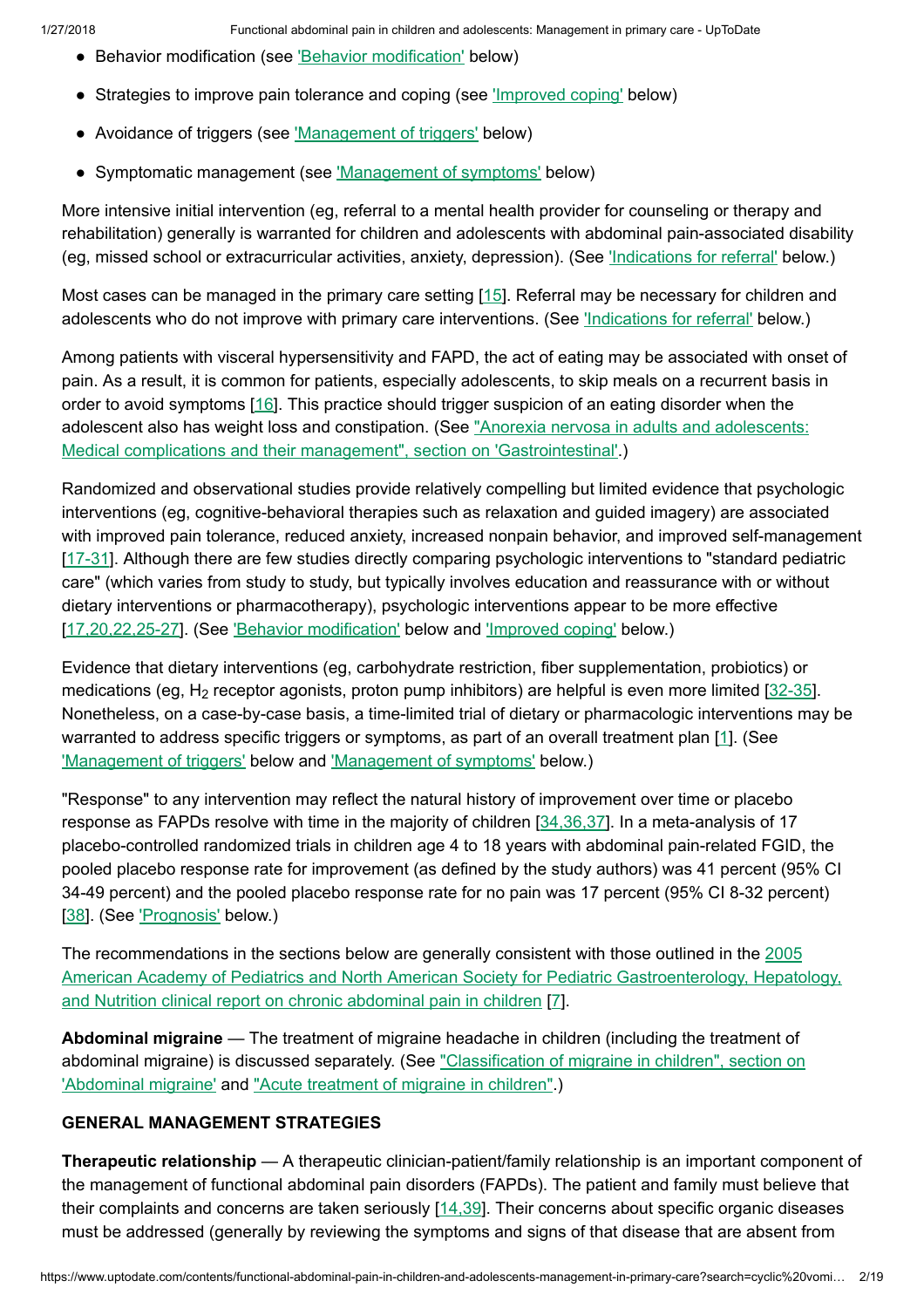their child's presentation) before management of FAPDs can proceed [\[12](https://www.uptodate.com/contents/functional-abdominal-pain-in-children-and-adolescents-management-in-primary-care/abstract/12)]. The explanation of a biopsychosocial model of functional disease can be helpful, as it frames the disease in terms of being a positive diagnosis rather than a diagnosis of exclusion (with the inherent expectation for extensive evaluation). The family's ability to accept such a biopsychosocial model of pain may be an important factor in the child's recovery [\[40](https://www.uptodate.com/contents/functional-abdominal-pain-in-children-and-adolescents-management-in-primary-care/abstract/40)]. (See ['Prognosis'](https://www.uptodate.com/contents/functional-abdominal-pain-in-children-and-adolescents-management-in-primary-care?search=cyclic%20vomiting%20children&source=search_result&selectedTitle=7~22&usage_type=default&display_rank=7#H15) below.)

The patient and family may be reassured by the clinician's acknowledging that the pain is real and has affected important activities in the child's or adolescent's life. The patient and family should be assured that the clinician will initiate a treatment plan and continue to follow up with the patient on a regular basis [[41\]](https://www.uptodate.com/contents/functional-abdominal-pain-in-children-and-adolescents-management-in-primary-care/abstract/41). Periodic follow-up validates the clinician's continued support and interest in the patient and family. (See ['Follow-up'](https://www.uptodate.com/contents/functional-abdominal-pain-in-children-and-adolescents-management-in-primary-care?search=cyclic%20vomiting%20children&source=search_result&selectedTitle=7~22&usage_type=default&display_rank=7#H12) below.)

The therapeutic alliance may be strengthened by focusing on the shared goal of return to normal function – for both the child and family. The child's or adolescent's pain may have become a focal point of the family's life, creating stress for other members. The pediatric care provider can address these effects by prescribing a return to structured activities of daily living, including school attendance (a rehabilitative approach). (See ['Return](https://www.uptodate.com/contents/functional-abdominal-pain-in-children-and-adolescents-management-in-primary-care?search=cyclic%20vomiting%20children&source=search_result&selectedTitle=7~22&usage_type=default&display_rank=7#H255397623) to school' below.)

**Patient education** — FAPDs are best treated in the context of a biopsychosocial model of care ([figure](https://www.uptodate.com/contents/image?imageKey=PEDS%2F90722&topicKey=PEDS%2F112&search=cyclic+vomiting+children&rank=7%7E22&source=see_link) 1) [[7,42-46](https://www.uptodate.com/contents/functional-abdominal-pain-in-children-and-adolescents-management-in-primary-care/abstract/7,42-46)]. In small observational study, parental acceptance of a biopsychosocial model of illness was associated with resolution of pain  $[40]$  $[40]$ .

Before beginning therapy, the pediatric health care provider should define the expectations of the parents and child. Some parents may simply want assurance that the pain is not caused by organic illness. Expectations must be realistic (eg, improved tolerance rather than complete resolution of pain) [\[7](https://www.uptodate.com/contents/functional-abdominal-pain-in-children-and-adolescents-management-in-primary-care/abstract/7)].

Education should include the following points:

- FAPDs are common, occurring in approximately 10 to 20 percent of children. (See "Chronic abdominal pain in children and adolescents: Approach to the evaluation", section on ['Epidemiology'.\)](https://www.uptodate.com/contents/chronic-abdominal-pain-in-children-and-adolescents-approach-to-the-evaluation?sectionName=EPIDEMIOLOGY&anchor=H5&source=see_link#H5)
- The pain of FAPDs is real; it is thought to be caused by a heightened sensitivity to the normal function of the stomach and bowel. (See "Chronic abdominal pain in children and adolescents: Approach to the evaluation", section on ['Pathogenesis'.\)](https://www.uptodate.com/contents/chronic-abdominal-pain-in-children-and-adolescents-approach-to-the-evaluation?sectionName=PATHOGENESIS&anchor=H6&source=see_link#H6)
- Like other types of pain, pain in FAPDs can be triggered, exacerbated, or maintained by environmental and psychosocial factors, including stress, anxiety, and social reinforcement (eg, attention, staying home from school) [11, 14, 47]. Other examples of physiologic responses to stress or anxiety include headaches, churning of the stomach before a test, and nausea when given bad news.
- The pain of FAPDs is not life-threatening and does not require activity restriction.
- Treatment focuses on return to normal activity despite discomfort rehabilitation  $[10,12]$  $[10,12]$ .
- Management of pain involves avoiding triggers and improving coping skills; the pain may persist, but the child's and family's quality of life can be improved [[12\]](https://www.uptodate.com/contents/functional-abdominal-pain-in-children-and-adolescents-management-in-primary-care/abstract/12).
- Goals for management should be realistic (eg, maintenance of normal activities, increased tolerance of symptoms) [[14\]](https://www.uptodate.com/contents/functional-abdominal-pain-in-children-and-adolescents-management-in-primary-care/abstract/14).
- Chronic pain, regardless of the etiology, can be associated with depression or anxiety (both as a cause ●and an effect) [\[48,49](https://www.uptodate.com/contents/functional-abdominal-pain-in-children-and-adolescents-management-in-primary-care/abstract/48,49)]. (See ['Prognosis'](https://www.uptodate.com/contents/functional-abdominal-pain-in-children-and-adolescents-management-in-primary-care?search=cyclic%20vomiting%20children&source=search_result&selectedTitle=7~22&usage_type=default&display_rank=7#H15) below.)

Return to school — A plan for return to school is crucial. School absenteeism adds to family stress and can interfere with the child or adolescent's school performance and social functioning. Home-bound schooling is strongly discouraged unless the clinician and school counselor agree that it is necessary (eg, based on academic performance or needs).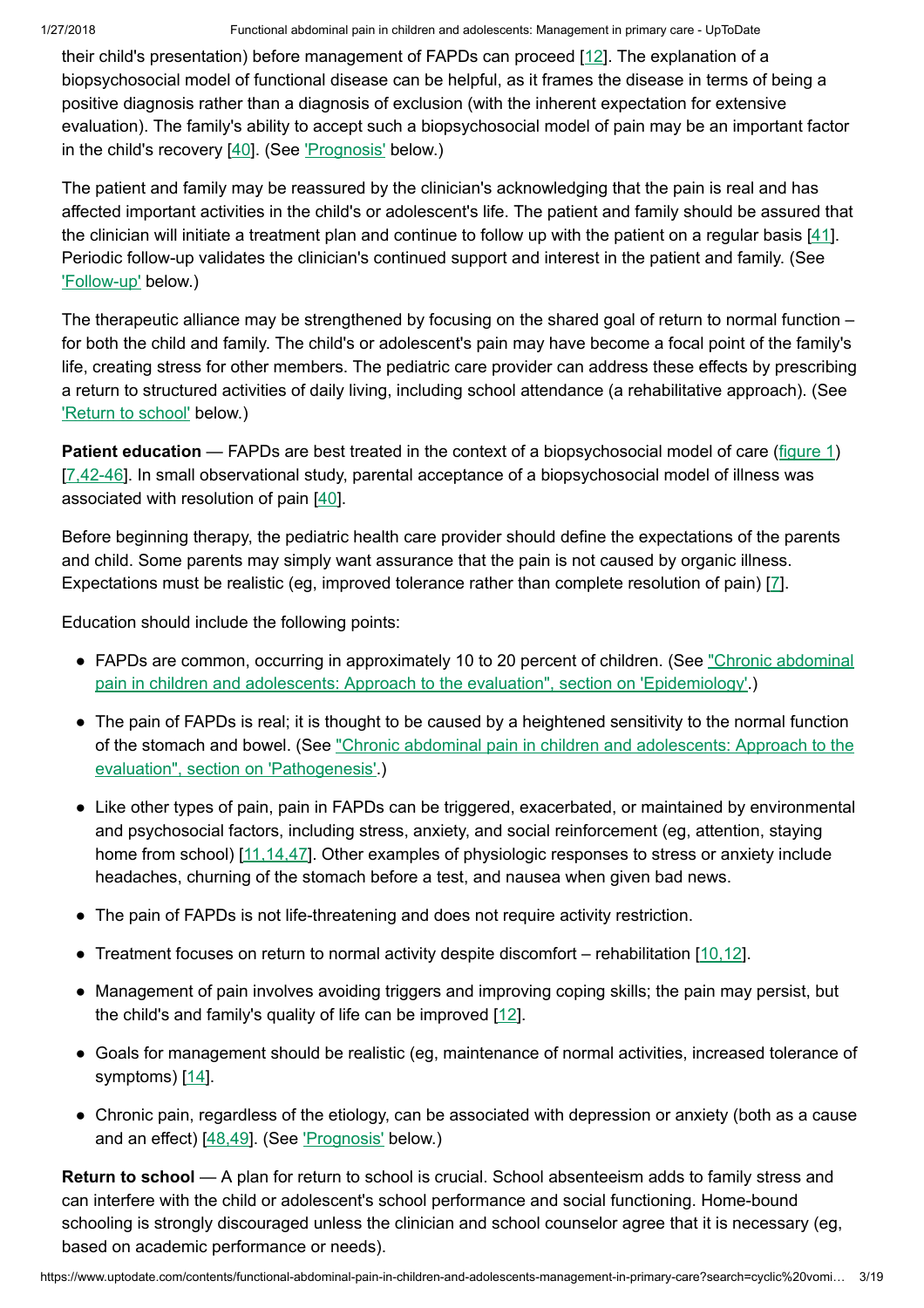In most cases, return to school should immediately follow the diagnosis of FAPD [[12\]](https://www.uptodate.com/contents/functional-abdominal-pain-in-children-and-adolescents-management-in-primary-care/abstract/12). Parents who are concerned about their child's emotional reaction to returning to school may need help in formulating and implementing a plan for return to school. They can be encouraged to work with the school to develop a parttime schedule to facilitate the transition. The first day back should be sufficiently short to guarantee success and increase the child and family's confidence in the child's ability to attend school [[12\]](https://www.uptodate.com/contents/functional-abdominal-pain-in-children-and-adolescents-management-in-primary-care/abstract/12).

Return to school may be facilitated by  $[12]$  $[12]$ :

- Planning ahead for pain episodes at school (eg, being allowed to go to the nurse's office until pain subsides with the caveat that regular use of the nurse's office at school may reinforce symptoms).
- Providing guidelines to help the parent decide when the child is too sick to go to school or sick enough to be allowed to come home (eg, fever, vomiting, diarrhea). Regularly sending the child home from school may reinforce symptoms.
- Providing guidelines for activity restriction when the child remains home from school (eg, bedrest without television or other entertainment).
- Identifying and addressing school-related sources of stress (eg, bullying, social isolation, inappropriate classroom placement, etc).
- For children with FAPD and altered bowel patterns, sending a letter requesting that the child be allowed to use the bathroom whenever necessary.
- For families who have an adversarial relationship with the school related to frequent absence, sending a letter to document that the child has undergone an evaluation for gastrointestinal symptoms that have interfered with attendance.

Behavior modification — Return to normal function is facilitated by reinforcement of nonpain (healthy or adaptive) behaviors and avoiding/stopping reinforcement of pain (sick, illness, or maladaptive) behaviors [[12,50\]](https://www.uptodate.com/contents/functional-abdominal-pain-in-children-and-adolescents-management-in-primary-care/abstract/12,50). Suggestions for behavior modification techniques may be provided by the primary care provider and/or, as necessary, in a more formal psychotherapy program (eg, cognitive behavior therapy).

Examples of reinforcement of well behaviors include [\[12,23](https://www.uptodate.com/contents/functional-abdominal-pain-in-children-and-adolescents-management-in-primary-care/abstract/12,23)]:

- Praising/rewarding the child for attending school or extracurricular activities (eg, using a sticker chart to earn rewards agreed upon in advance for progressively longer periods of consecutive attendance)
- Identifying and supporting the child's interests and skills outside of the sick role (eg, athletic or artistic abilities)
- Parental modeling of healthy responses to abdominal pain (eg, deep breathing) (see *['Improved](https://www.uptodate.com/contents/functional-abdominal-pain-in-children-and-adolescents-management-in-primary-care?search=cyclic%20vomiting%20children&source=search_result&selectedTitle=7~22&usage_type=default&display_rank=7#H255397635) coping'* below)

In attempts to be supportive and nurturing, parents of children with FAPD may inadvertently reinforce pain or illness behaviors [[14\]](https://www.uptodate.com/contents/functional-abdominal-pain-in-children-and-adolescents-management-in-primary-care/abstract/14). Examples of reinforcement of pain behavior that should be avoided include [[51\]](https://www.uptodate.com/contents/functional-abdominal-pain-in-children-and-adolescents-management-in-primary-care/abstract/51):

• Providing attention to the pain (eg, asking about symptoms); in a randomized trial, spontaneous complaints of pain during symptom provocation (water load) nearly doubled among children whose parents were assigned to provide attention (eg, "I can imagine it must feel really uncomfortable") compared with children whose parents were not provided with any specific instruction [[52\]](https://www.uptodate.com/contents/functional-abdominal-pain-in-children-and-adolescents-management-in-primary-care/abstract/52).

Scheduling a "symptom report" once per day may be helpful for parents and children who have difficulty with immediate and complete discontinuation of asking about or reporting symptoms [\[12](https://www.uptodate.com/contents/functional-abdominal-pain-in-children-and-adolescents-management-in-primary-care/abstract/12)].

• Allowing the pain to disrupt normal function and activity (eg, by allowing the child to stay home from school or leave school, excusing the child from completing his or her homework) [[23\]](https://www.uptodate.com/contents/functional-abdominal-pain-in-children-and-adolescents-management-in-primary-care/abstract/23).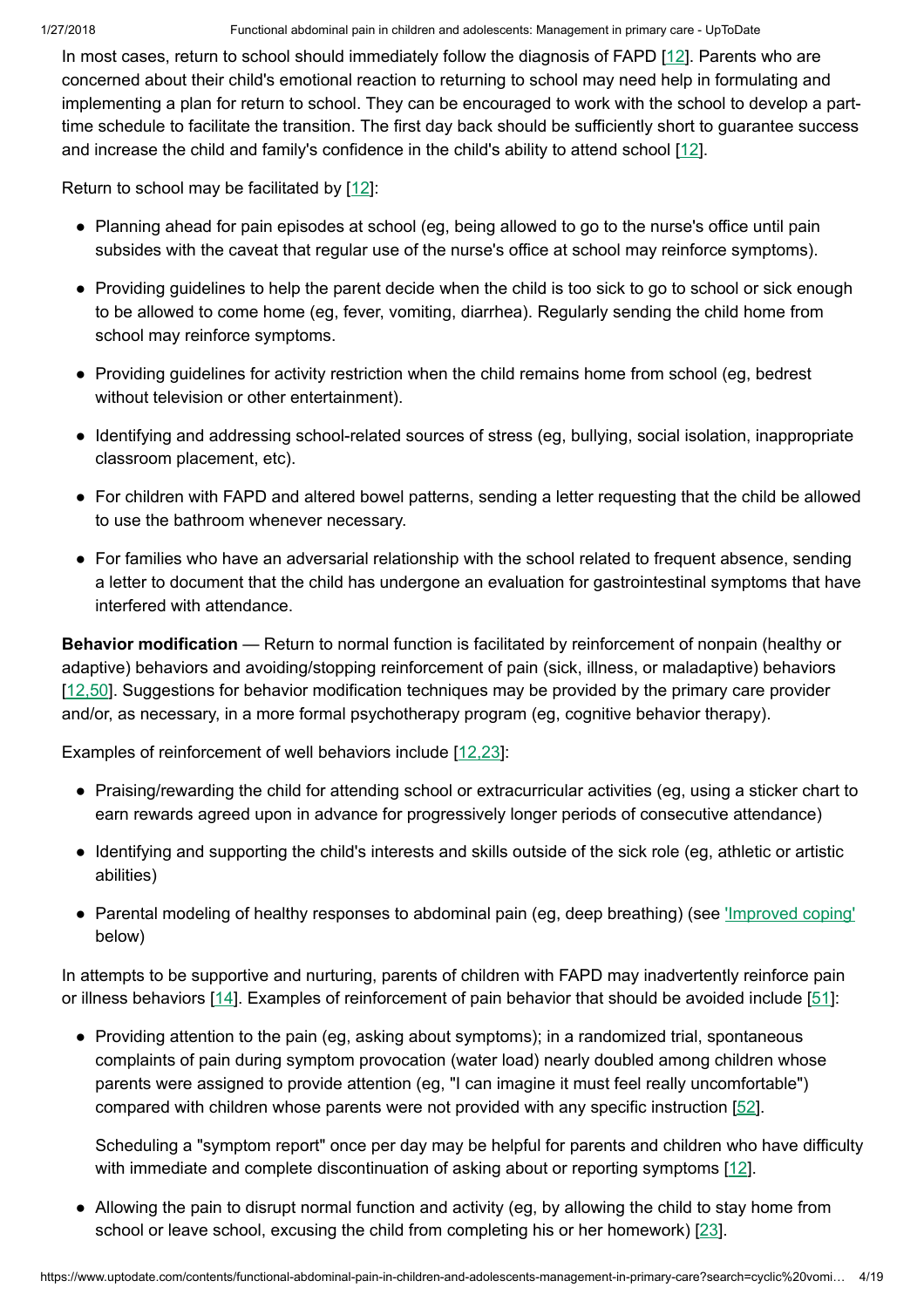• Allowing the child who stays home from school to watch television or have access to other forms of entertainment.

Improved coping — Coping is defined as voluntary efforts to regulate emotion, thought, behavior, physiology, and the environment in response to stressful events or circumstances [\[53](https://www.uptodate.com/contents/functional-abdominal-pain-in-children-and-adolescents-management-in-primary-care/abstract/53)]. We suggest incorporation of psychologic treatments to improve coping in the management of children and adolescents with FAPDs. Learning to cope with pain facilitates return to normal function. There is some evidence from small randomized trials that psychosocial therapies improve pain tolerance, reduce anxiety, and encourage nonpain behaviors [\[17-30,54\]](https://www.uptodate.com/contents/functional-abdominal-pain-in-children-and-adolescents-management-in-primary-care/abstract/17-30,54).

Psychosocial therapies that may improve the ability to cope include relaxation, distraction (including guided imagery/hypnotherapy), cognitive behavioral therapy (CBT), and biofeedback [[10,55-57\]](https://www.uptodate.com/contents/functional-abdominal-pain-in-children-and-adolescents-management-in-primary-care/abstract/10,55-57). Limited evidence from randomized trials supports CBT and guided imagery, but variability in treatment protocols must be taken into account [\[14,54](https://www.uptodate.com/contents/functional-abdominal-pain-in-children-and-adolescents-management-in-primary-care/abstract/14,54)].

Relaxation and distraction techniques can be taught by trained primary care clinicians; CBT and biofeedback typically require referral to mental health professionals with specialized training [\[55](https://www.uptodate.com/contents/functional-abdominal-pain-in-children-and-adolescents-management-in-primary-care/abstract/55)].

• Relaxation techniques – Older children and adolescents can be taught brief muscle relaxation techniques such as deep breathing exercises to be performed at least twice a day [\(table](https://www.uptodate.com/contents/image?imageKey=PEDS%2F90731&topicKey=PEDS%2F112&search=cyclic+vomiting+children&rank=7%7E22&source=see_link) 3) [\[10](https://www.uptodate.com/contents/functional-abdominal-pain-in-children-and-adolescents-management-in-primary-care/abstract/10)]. A family member can act as "coach" if necessary. The goal is to help the child or adolescent relax when in pain.

Progressive muscle relaxation is another relaxation technique that involves systematic tensing and relaxing of each muscle group, focusing attention on the feeling after the muscles are relaxed [\(table](https://www.uptodate.com/contents/image?imageKey=PEDS%2F90731&topicKey=PEDS%2F112&search=cyclic+vomiting+children&rank=7%7E22&source=see_link) 3) [\[14](https://www.uptodate.com/contents/functional-abdominal-pain-in-children-and-adolescents-management-in-primary-care/abstract/14)].

In observational studies and meta-analyses, relaxation therapy helped to reduce pain and improve function in children with FAPDs [[23,28,30,58,59\]](https://www.uptodate.com/contents/functional-abdominal-pain-in-children-and-adolescents-management-in-primary-care/abstract/23,28,30,58,59).

- Distraction Distraction shifts attention away from pain [[60\]](https://www.uptodate.com/contents/functional-abdominal-pain-in-children-and-adolescents-management-in-primary-care/abstract/60). Distraction techniques include conversation, games, television, and guided imagery. In a randomized trial, spontaneous complaints of pain during symptom provocation (water load) were reduced by one-half among children whose parents were assigned to provide distraction (eg, "What would you like to do this evening?") attention compared with children whose parents were not provided with any specific instruction [[52\]](https://www.uptodate.com/contents/functional-abdominal-pain-in-children-and-adolescents-management-in-primary-care/abstract/52).
- Guided imagery/hypnotherapy Guided imagery (also called hypnotherapy or self-hypnosis) is a distraction technique through which the child enters a state of engagement in imagery and relaxation, which distracts attention from painful stimuli [[20,61\]](https://www.uptodate.com/contents/functional-abdominal-pain-in-children-and-adolescents-management-in-primary-care/abstract/20,61). Guided imagery may incorporate imagined pictures, sounds, or sensations to produce a state of increased receptiveness to gut-specific suggestions and ideas, also known as "gut-directed" hypnotherapy [\(table](https://www.uptodate.com/contents/image?imageKey=PEDS%2F90731&topicKey=PEDS%2F112&search=cyclic+vomiting+children&rank=7%7E22&source=see_link) 3). Guided imagery/hypnotherapy may be self-directed or performed by a qualified therapist [[62\]](https://www.uptodate.com/contents/functional-abdominal-pain-in-children-and-adolescents-management-in-primary-care/abstract/62).

In a 2017 meta-analysis of four small randomized trials including 146 children with recurrent abdominal pain [[17,19,20,63\]](https://www.uptodate.com/contents/functional-abdominal-pain-in-children-and-adolescents-management-in-primary-care/abstract/17,19,20,63), guided imagery/hypnotherapy was more successful (defined as being pain free or an improvement in pain, according to the individual study) than control medical therapy (absolute rate of improvement 53 versus 14 percent, odds ratio 6.8, 95% CI 2.4-19) [[54\]](https://www.uptodate.com/contents/functional-abdominal-pain-in-children-and-adolescents-management-in-primary-care/abstract/54). Guided imagery/hypnotherapy also was effective in reducing pain intensity and frequency; two of the trials also reported reductions in missed activities [\[19,20](https://www.uptodate.com/contents/functional-abdominal-pain-in-children-and-adolescents-management-in-primary-care/abstract/19,20)]. In long-term follow-up from another of the included trials [[17\]](https://www.uptodate.com/contents/functional-abdominal-pain-in-children-and-adolescents-management-in-primary-care/abstract/17), the beneficial effects of guided imagery/hypnotherapy were sustained for five years [[21\]](https://www.uptodate.com/contents/functional-abdominal-pain-in-children-and-adolescents-management-in-primary-care/abstract/21).

A subsequent trial, in which 260 children with FAPDs (age range 8 to 18 years) were randomly assigned to three months of self-administered home-based gut-directed hypnotherapy using a compact disc or individual gut-directed hypnotherapy with a qualified therapist, confirmed the effectiveness of both hypnotherapy approaches [[62\]](https://www.uptodate.com/contents/functional-abdominal-pain-in-children-and-adolescents-management-in-primary-care/abstract/62). Although self-directed hypnotherapy was less effective than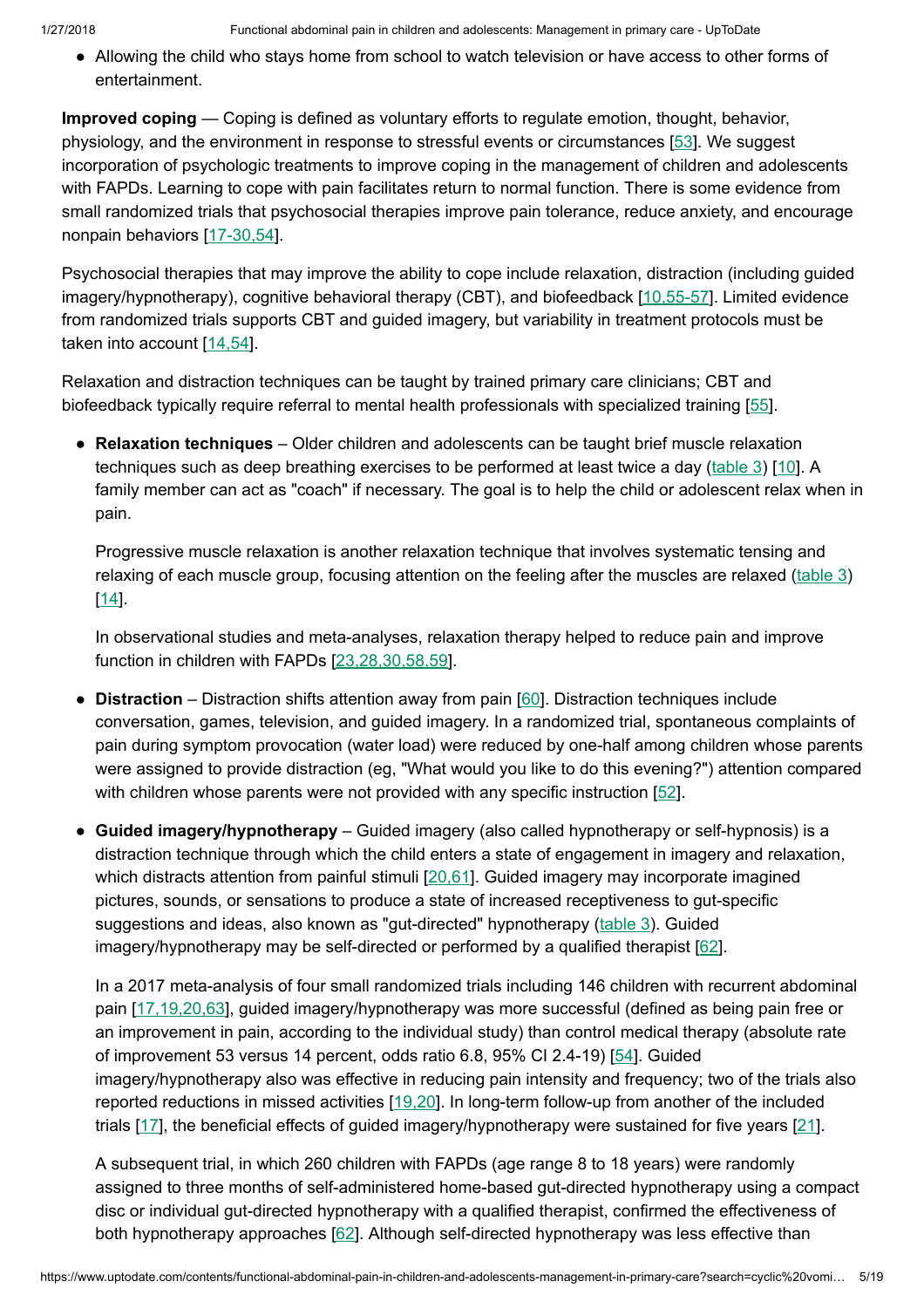therapist-directed hypnotherapy at three months, outcomes at one-year were similar. Self-directed hypnotherapy may be an appealing option for older children and adolescents accepting of the selfadministered approach, particularly if trained therapists are not available.

• Cognitive behavioral therapy – CBT is a psychotherapy approach that identifies links between behavior, thoughts, and feelings to effect therapeutic change [\[44,64](https://www.uptodate.com/contents/functional-abdominal-pain-in-children-and-adolescents-management-in-primary-care/abstract/44,64)]. An individual CBT program may include various combinations of education, relaxation, stress management, and behavior modification techniques [[44,64\]](https://www.uptodate.com/contents/functional-abdominal-pain-in-children-and-adolescents-management-in-primary-care/abstract/44,64). Provision of CBT requires specialized training and is usually provided by a psychologist. (See "Overview of psychotherapies", section on 'Cognitive and [behavioral therapies'](https://www.uptodate.com/contents/overview-of-psychotherapies?sectionName=Cognitive+and+behavioral+therapies&anchor=H432862147&source=see_link#H432862147) and 'Behavior [modification'](https://www.uptodate.com/contents/functional-abdominal-pain-in-children-and-adolescents-management-in-primary-care?search=cyclic%20vomiting%20children&source=search_result&selectedTitle=7~22&usage_type=default&display_rank=7#H571383545) above.)

Thinking positively and avoidance of counterproductive coping strategies appear to be important targets for CBT. In an observational study of 117 children with functional abdominal pain, children's and parents' confidence in the child's potential to cope with abdominal pain (ie, thinking positively) was associated with improved functioning and decreased abdominal pain, whereas passive coping strategies (eg, self-isolation, catastrophizing, and disengagement) were associated with more symptoms of anxiety and depression [[65\]](https://www.uptodate.com/contents/functional-abdominal-pain-in-children-and-adolescents-management-in-primary-care/abstract/65).

A 2017 meta-analysis of four trials including 175 children [\[25,26,66,67](https://www.uptodate.com/contents/functional-abdominal-pain-in-children-and-adolescents-management-in-primary-care/abstract/25,26,66,67)] found CBT to be successful (defined by being pain free or by an improvement in pain, according to the individual study) after the intervention but not in the longer term (ie, after 3 to 12 months) [\[54](https://www.uptodate.com/contents/functional-abdominal-pain-in-children-and-adolescents-management-in-primary-care/abstract/54)].

• Other therapies – Biofeedback is a technique that provides a visual or auditory display of the physiologic responses to pain/anxiety (eg, heart rate, skin temperature) so the effects of relaxation techniques can be externally validated [\[45,55,60](https://www.uptodate.com/contents/functional-abdominal-pain-in-children-and-adolescents-management-in-primary-care/abstract/45,55,60)].

Yoga therapy and written self-disclosure (which involves writing down feelings and thoughts about things that are distressing) have also been studied as strategies to help with symptom coping, but data are limited [[68-71\]](https://www.uptodate.com/contents/functional-abdominal-pain-in-children-and-adolescents-management-in-primary-care/abstract/68-71). A 2017 systematic review found no evidence of benefit with yoga or written selfdisclosure on pain, quality of life, or daily activities [[54\]](https://www.uptodate.com/contents/functional-abdominal-pain-in-children-and-adolescents-management-in-primary-care/abstract/54).

MANAGEMENT OF TRIGGERS — To the extent that triggers can be identified, avoidance of triggers may be beneficial in the management of functional abdominal pain disorders (FAPDs) in children and adolescents. Triggers may be identified by asking about aggravating and relieving factors or by asking the patient to keep a pain diary. (See "Chronic [abdominal pain](https://www.uptodate.com/contents/chronic-abdominal-pain-in-children-and-adolescents-approach-to-the-evaluation?sectionName=History&anchor=H18&source=see_link#H18) in children and adolescents: Approach to the evaluation", section on 'History'.)

Dietary triggers — We do not routinely suggest dietary restriction for children with FAPDs. By definition, children with FAPDs do not have food allergy, which is typically excluded by the absence of other characteristic findings (eg, urticaria, [oropharyngeal symptoms\).](https://www.uptodate.com/contents/chronic-abdominal-pain-in-children-and-adolescents-approach-to-the-evaluation?source=see_link) (See "Chronic abdominal pain in children and adolescents: Approach to the evaluation" and ["Clinical manifestations](https://www.uptodate.com/contents/clinical-manifestations-of-food-allergy-an-overview?source=see_link) of food allergy: An overview" and ["Diagnostic](https://www.uptodate.com/contents/diagnostic-evaluation-of-food-allergy?source=see_link) evaluation of food allergy".)

However, on a case-by-case basis, if there seems to be a correlation of symptoms with specific food triggers, a time-limited trial of elimination of the trigger(s) may be warranted [[9\]](https://www.uptodate.com/contents/functional-abdominal-pain-in-children-and-adolescents-management-in-primary-care/abstract/9). Specific dietary triggers may include lactose; citrus, spicy, or high-fat foods; caffeinated or carbonated beverages; [sorbitol](https://www.uptodate.com/contents/sorbitol-pediatric-drug-information?source=see_link) (found in sugar-free candy and gum); and gas-producing foods (eg, beans, onions, celery, carrots, raisins, bananas, apricots, prunes, Brussels sprouts, wheat germ) [\[72](https://www.uptodate.com/contents/functional-abdominal-pain-in-children-and-adolescents-management-in-primary-care/abstract/72)].

A 2017 systematic review concluded that there is no high-quality evidence that dietary interventions (eg, restricting or eliminating specific sugars or fermentable oligosaccharides, disaccharides, monosaccharides, and polyols [FODMAPs]) are effective in the management of FAPDs in children [[35\]](https://www.uptodate.com/contents/functional-abdominal-pain-in-children-and-adolescents-management-in-primary-care/abstract/35). Dietary restriction may result in nutrient deficiencies (eg, calcium, vitamin D), and care must be taken to ensure that the restricted diet continued to provide adequate nutrition. Consultation with a dietitian may be warranted.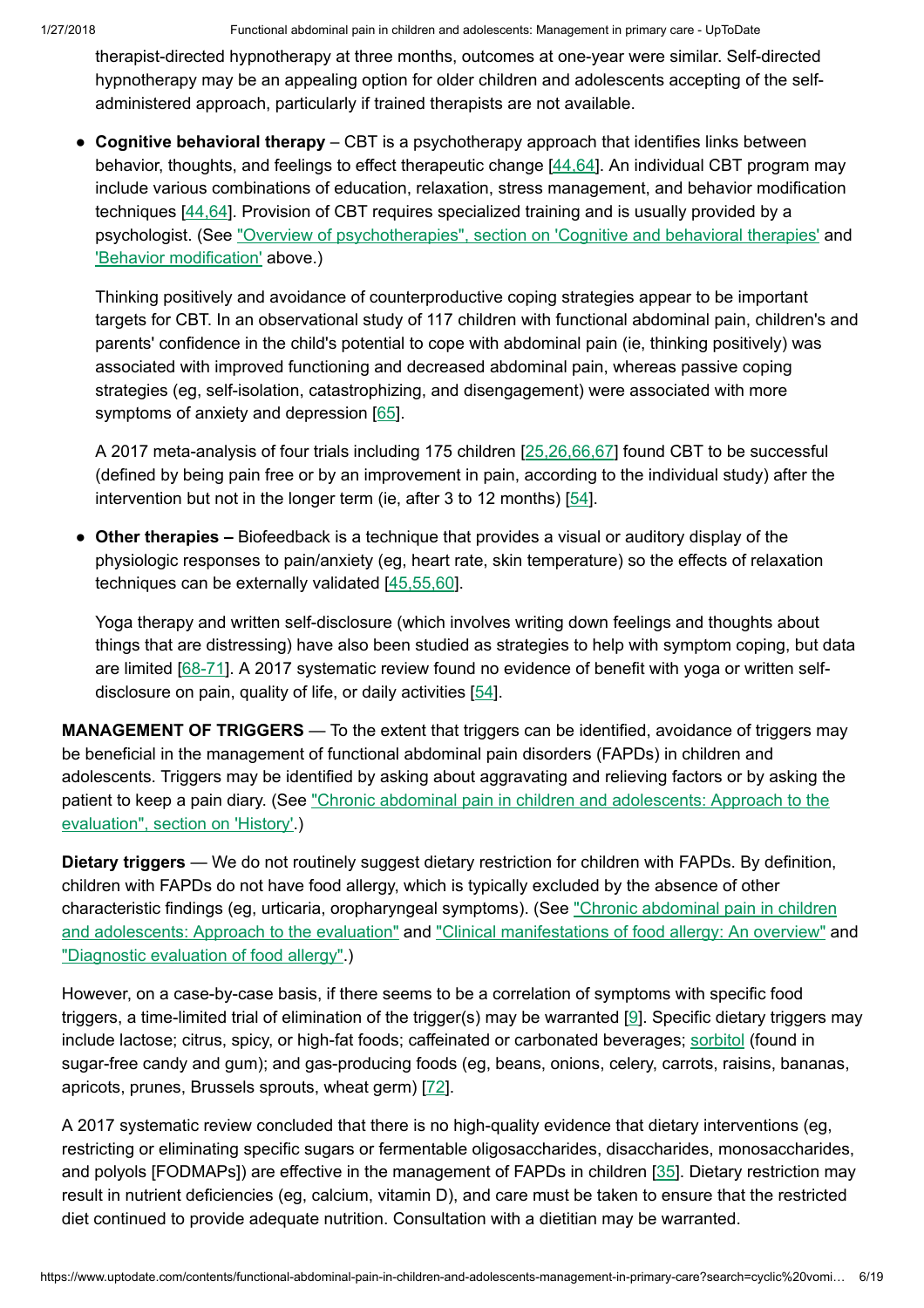• Lactose – A trial of a lactose-free diet may be warranted if symptoms are consistent with lactose intolerance (eg, cramping pain, bloating, or gas related to ingestion of lactose). A lactose-free diet can be achieved by eliminating milk and milk products or by using lactase enzyme replacements. Patients who eliminate milk and milk products should be educated about adequate calcium and vitamin D intake. Lactose should be reintroduced into the diet if symptoms do not improve with lactose elimination after two weeks. Lactose avoidance may be continued in children whose symptoms improve during a lactose-free diet. For those patients in whom the benefit of lactose avoidance is unclear, it may be helpful to do a lactose hydrogen breath test. (See "Lactose intolerance: [Clinical manifestations,](https://www.uptodate.com/contents/lactose-intolerance-clinical-manifestations-diagnosis-and-management?sectionName=Lactose+breath+hydrogen+test&anchor=H14&source=see_link#H14) diagnosis, and management", section on 'Lactose breath hydrogen test' and "Lactose intolerance: [Clinical manifestations,](https://www.uptodate.com/contents/lactose-intolerance-clinical-manifestations-diagnosis-and-management?sectionName=MANAGEMENT&anchor=H17&source=see_link#H17) diagnosis, and management", section on 'Management'.)

The evidence regarding whether a lactose-free diet decreases the frequency of pain attacks for children and adolescents with recurrent abdominal pain is inconclusive [[32\]](https://www.uptodate.com/contents/functional-abdominal-pain-in-children-and-adolescents-management-in-primary-care/abstract/32). A 2015 systematic review found no evidence that a lactose-free diet was effective in the management of children with FAPDs [\[56](https://www.uptodate.com/contents/functional-abdominal-pain-in-children-and-adolescents-management-in-primary-care/abstract/56)], but the evidence was limited to two small studies  $[73,74]$  $[73,74]$ . In one, symptoms improved in approximately 40 percent of children with FAPDs after 12 months independent of diet or lactase deficiency (ie, milk-free diet in lactase deficient children; milk-free diet in nonlactase deficient children; or regular diet in nonlactase deficient children) [[73\]](https://www.uptodate.com/contents/functional-abdominal-pain-in-children-and-adolescents-management-in-primary-care/abstract/73).

• Gluten/wheat – Patients with FAPDs may attribute their symptoms to carbohydrates other than lactose [\[75](https://www.uptodate.com/contents/functional-abdominal-pain-in-children-and-adolescents-management-in-primary-care/abstract/75)]. Gluten-free diets have become more popular with increased concerns about the role of gluten sensitivity or celiac disease in chronic abdominal pain [\[16,76](https://www.uptodate.com/contents/functional-abdominal-pain-in-children-and-adolescents-management-in-primary-care/abstract/16,76)]. However, celiac disease is a rare cause of chronic abdominal pain in children. In a prospective study, only 1 out of 227 children ≥5 years of age with recurrent [abdominal pain](https://www.uptodate.com/contents/diagnosis-of-celiac-disease-in-children?sectionName=DIAGNOSIS&anchor=H477996429&source=see_link#H477996429) was found to have celiac disease [\[77](https://www.uptodate.com/contents/functional-abdominal-pain-in-children-and-adolescents-management-in-primary-care/abstract/77)]. (See "Diagnosis of celiac disease in children", section on 'Diagnosis'.)

Nonceliac wheat sensitivity has been suggested as a possible etiology in adults with persistent gastrointestinal symptoms [[78,79\]](https://www.uptodate.com/contents/functional-abdominal-pain-in-children-and-adolescents-management-in-primary-care/abstract/78,79). In a blinded randomized trial, adult patients with suspected wheat sensitivity without evidence of celiac disease on endoscopic biopsy had increased symptoms with exposure to gluten compared with placebo [[79\]](https://www.uptodate.com/contents/functional-abdominal-pain-in-children-and-adolescents-management-in-primary-care/abstract/79). Further understanding of the prevalence and mechanism of nonceliac wheat sensitivity is needed before gluten avoidance can be recommended for children and adolescents with FAPDs. Randomized trials of gluten avoidance in children with FAPDs are lacking [[56\]](https://www.uptodate.com/contents/functional-abdominal-pain-in-children-and-adolescents-management-in-primary-care/abstract/56).

• FODMAPs – FODMAPs are another group of carbohydrates that have been evaluated as a possible cause of FGIDs. FODMAPs are short-chain carbohydrates that are poorly absorbed by the gastrointestinal system and can lead to gas production, distention of the large intestine, bloating, and abdominal pain. There is some evidence that a diet low in FODMAPs may be helpful in adults with irritable bowel syndrome (IBS). (See "Treatment of irritable [bowel syndrome](https://www.uptodate.com/contents/treatment-of-irritable-bowel-syndrome-in-adults?sectionName=Low+FODMAP+diet&anchor=H86846749&source=see_link#H86846749) in adults", section on 'Low FODMAP diet'.)

However, information on the role of FODMAPs in FAPDs in children is limited. Several studies that focused on intolerance to fructose in children with FAPDs reported improvement in pain with fructose restriction, but these studies did not include a control group [\[80-82](https://www.uptodate.com/contents/functional-abdominal-pain-in-children-and-adolescents-management-in-primary-care/abstract/80-82)]. In a randomized crossover trial of 48 hours of a low- versus high-FODMAP diet in 33 children (7 to 17 years) with IBS, the low-FODMAP diet was associated with some improvement in gastrointestinal symptoms (eg, bloating, nausea) and decreased breath hydrogen production [\[83,84](https://www.uptodate.com/contents/functional-abdominal-pain-in-children-and-adolescents-management-in-primary-care/abstract/83,84)]. Mean pain severity scores decreased on both diets compared with baseline. Although FODMAP restriction appears to be promising for adult patients with IBS, additional pediatric studies are necessary before a low FODMAP diet can be recommended for children. FODMAPs are ubiquitous in foods that are essential to a well-balanced diet (eg, wheat, milk, legumes, various fruits and vegetables) [[16\]](https://www.uptodate.com/contents/functional-abdominal-pain-in-children-and-adolescents-management-in-primary-care/abstract/16). In addition, adherence to a low FODMAP diet is difficult without the help of a nutritionist.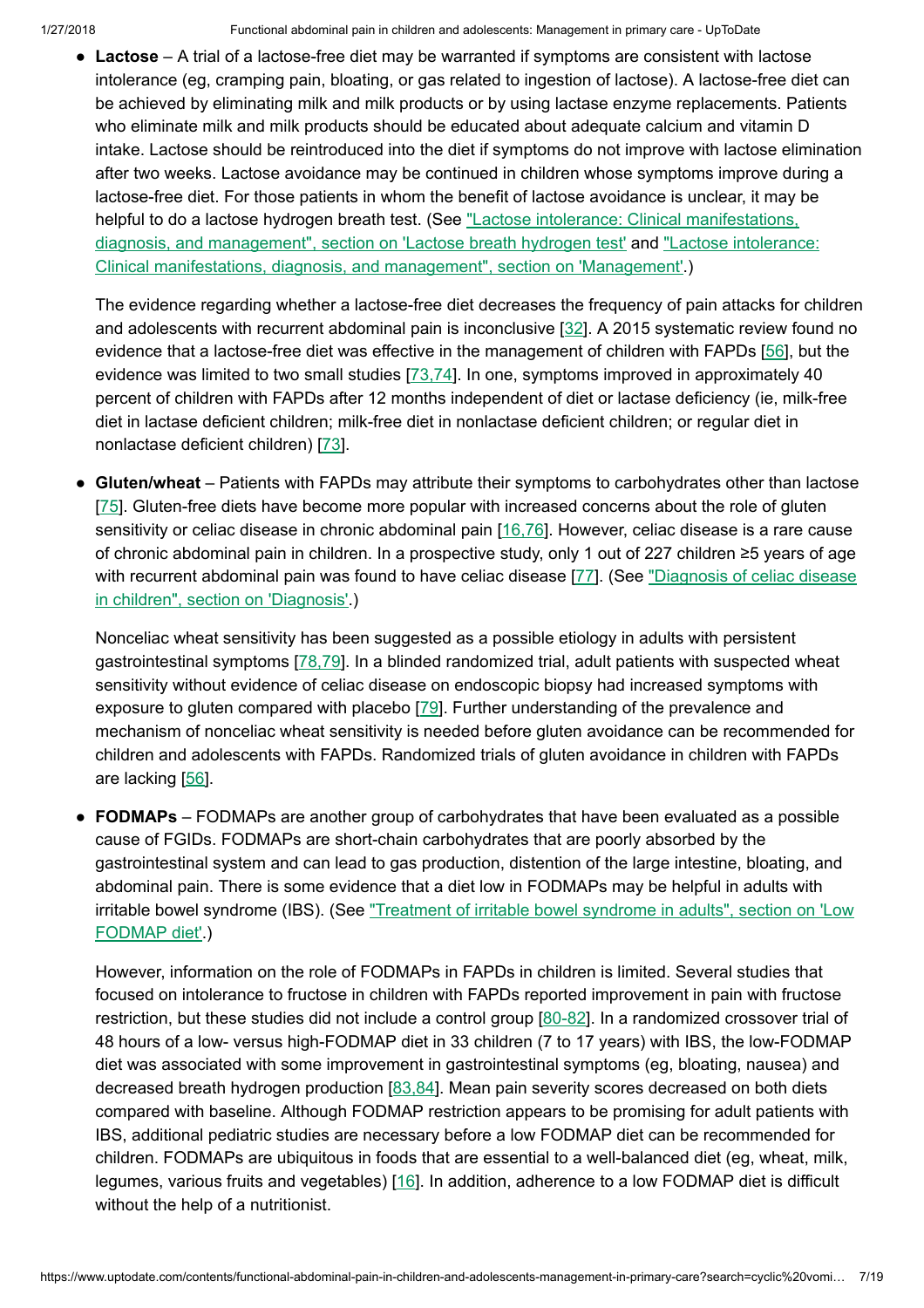Anxiety — Identification of co-existing anxiety in patients with FAPDs is critical. Anxiety disorders are estimated to affect 42 to 85 percent of pediatric patients with FAPDs [\[85-87](https://www.uptodate.com/contents/functional-abdominal-pain-in-children-and-adolescents-management-in-primary-care/abstract/85-87)]. It is important to explain to the patient and parents that screening for anxiety does not imply that the FAPD is a manifestation of a psychologic disorder but rather that anxiety and the FAPD may coexist due to shared causative factors or as a consequence of coping with chronic pain [[50\]](https://www.uptodate.com/contents/functional-abdominal-pain-in-children-and-adolescents-management-in-primary-care/abstract/50). In addition, there is evidence that anxiety may be associated with higher levels of functional impairment in children and adolescents with FAPDs [\[36\]](https://www.uptodate.com/contents/functional-abdominal-pain-in-children-and-adolescents-management-in-primary-care/abstract/36).

Several nonpharmacologic therapies can be used to try to mitigate the physiologic effects of anxiety, including abdominal pain [[14\]](https://www.uptodate.com/contents/functional-abdominal-pain-in-children-and-adolescents-management-in-primary-care/abstract/14). (See ['Improved](https://www.uptodate.com/contents/functional-abdominal-pain-in-children-and-adolescents-management-in-primary-care?search=cyclic%20vomiting%20children&source=search_result&selectedTitle=7~22&usage_type=default&display_rank=7#H255397635) coping' above.)

Nonpharmacologic therapies are an excellent way for parents to assess for anxiety and/or depression. Follow-up visits allow the parents and primary care provider, and at times the adolescent, to explore anxiety and/or depression as triggers of abdominal pain and nausea. Confirmation of anxiety and/or depression in this context sets the stage for the next step in management (ie, referral to a therapist for evaluation for anxiety/depression). If a therapist is already involved, discussion between the primary care provider and therapist can facilitate decisions regarding the need for medication (eg, selective serotonin reuptake inhibitor [SSRI]) and/or adjustments to counseling and other psychosocial interventions.

Referral to a psychiatrist is indicated if the therapist suggests medication. Alternatively, the primary care provider may prescribe an SSRI (eg, [fluoxetine\)](https://www.uptodate.com/contents/fluoxetine-pediatric-drug-information?source=see_link) if he or she has experience comanaging anxiety and/or depression in children and adolescents with a therapist. Close follow-up for side effects and response is recommended. (See "Pediatric unipolar depression and [pharmacotherapy:](https://www.uptodate.com/contents/pediatric-unipolar-depression-and-pharmacotherapy-choosing-a-medication?source=see_link) Choosing a medication".)

# MANAGEMENT OF SYMPTOMS

Abdominal pain — Medical interventions that may be combined with general behavioral management strategies for the management of abdominal pain in children with functional abdominal pain disorders (FAPDs) include probiotics, supplementation with water-soluble fiber (eg, [psyllium/](https://www.uptodate.com/contents/psyllium-pediatric-drug-information?source=see_link)ispaghula husk), or peppermint oil. Although these interventions have not been well established in treatment algorithms, they have low risk of harm and short-term trials are reasonable. These interventions may be tried in any order or combination. We typically start with probiotics in patients with normal bowel movements and probiotics plus fiber in patients with constipation.

• Probiotics – Probiotics combined with general management strategies may be helpful in the management of abdominal pain, but the mechanism of action is not clear. Alterations to commensal bacterial populations have been implicated in dysmotility, visceral hypersensitivity, abnormal colonic fermentation, and immunologic activation. Probiotics may improve gastrointestinal symptoms by restoring the microbial balance in the gut through metabolic competition with pathogens, by enhancing the intestine's mucosal barrier, or by altering the intestinal inflammatory response [\[88](https://www.uptodate.com/contents/functional-abdominal-pain-in-children-and-adolescents-management-in-primary-care/abstract/88)].

The most effective probiotic strain, dose, or treatment duration is not known [\[89](https://www.uptodate.com/contents/functional-abdominal-pain-in-children-and-adolescents-management-in-primary-care/abstract/89)]. Given that probiotics generally are safe, the decision to use a probiotic is typically based on the potential benefits, costs, and patient/family preferences. When the decision is made to try probiotics, we suggest commercial preparations of strains that have some evidence of benefit in gastrointestinal disease (eg, [Lactobacillus](https://www.uptodate.com/contents/lactobacillus-pediatric-drug-information?source=see_link) rhamnosus, Lactobacillus reuteri). We suggest that the probiotic be tried for four to six weeks before reassessment of symptoms of abdominal pain and/or abnormal bowel movements.

A 2017 systematic review and meta-analysis of seven randomized trials that compared probiotics with placebo in 722 children with recurrent abdominal pain/functional gastrointestinal disorders (FGIDs) found moderate quality evidence that probiotics improve pain at zero to three months (absolute rate of improvement 54 versus 42 percent, odds ratio [OR] 1.6, 95% CI 1.1-2.5) [\[35](https://www.uptodate.com/contents/functional-abdominal-pain-in-children-and-adolescents-management-in-primary-care/abstract/35)]; eight children would need to be treated for one to have improved pain at zero to three months. The meta-analysis also found low quality evidence that probiotics reduce pain frequency and pain intensity. Meta-analysis of four randomized trials comparing probiotics with placebo in 344 children with irritable bowel syndrome (IBS) found moderate quality evidence that probiotics improve pain at zero to three months (absolute rate of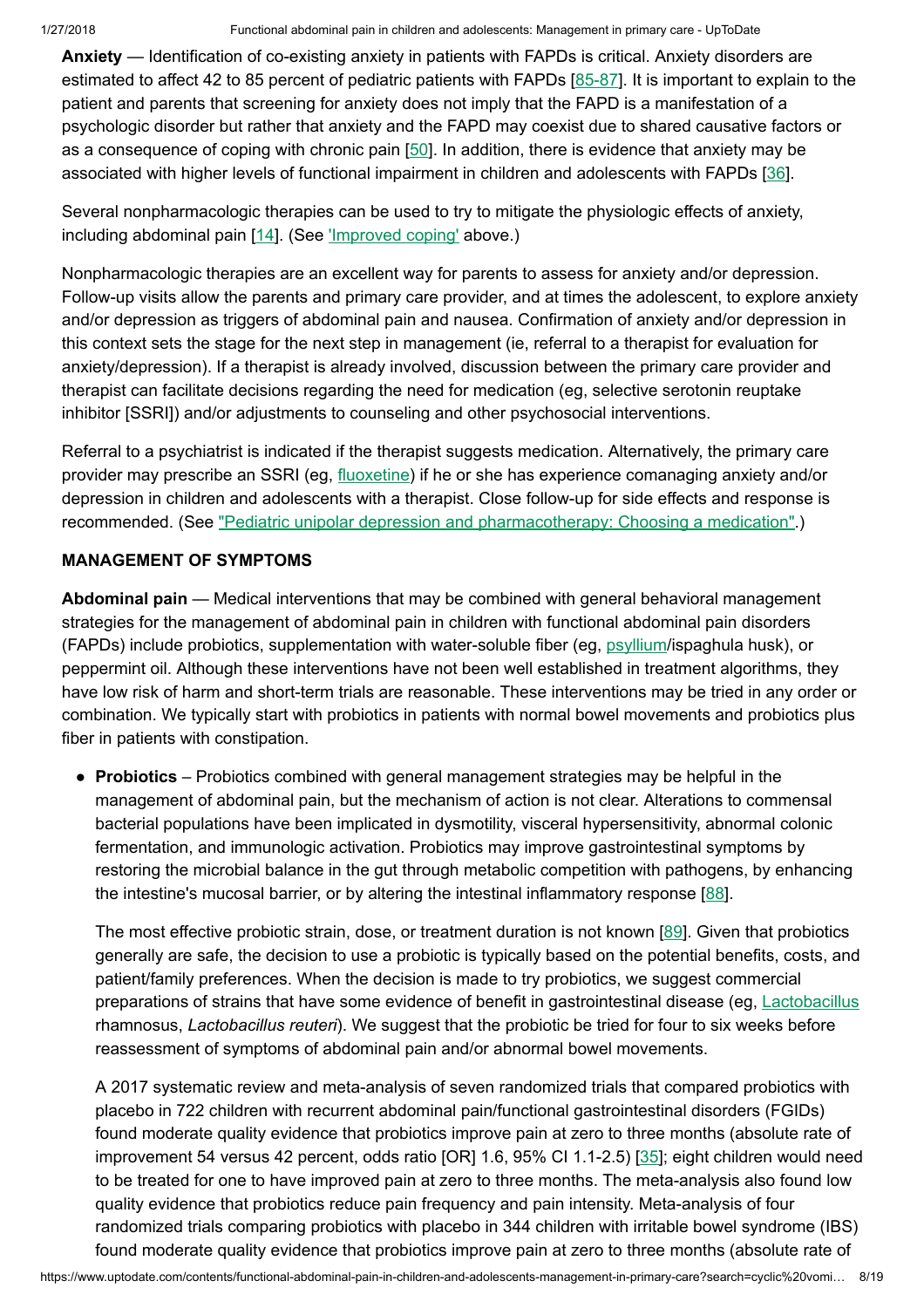improvement 63 versus 36 percent, OR 3.0, 95% CI 1.8-5.1); four children would need to be treated for one to have improved pain at zero to three months.

Differences in probiotic strains, formulation, and dose make it difficult to generalize about the efficacy of supplementation across available probiotic formulations. Five of the trials included in the systematic review used L. rhamnosus GG, three used L. reuteri, and one each used L. plantarum, VSL#3 (a probiotic mixture of eight species), a mixture of Bifidobacterium species, and Bacillus coagulans plus fructooligosaccharides (FOS) [[35\]](https://www.uptodate.com/contents/functional-abdominal-pain-in-children-and-adolescents-management-in-primary-care/abstract/35). The duration of treatment ranged from four to eight weeks.

• Fiber – For children with FAPDs and altered bowel movements, supplementation with water-soluble fiber may be warranted in addition to general management strategies. The exact mechanisms by which fiber may improve abdominal pain are not well understood but may include modification of intestinal microbiota, altered composition of stool and gas, and/or accelerated gastrointestinal transit [\[90\]](https://www.uptodate.com/contents/functional-abdominal-pain-in-children-and-adolescents-management-in-primary-care/abstract/90). Benefits of fiber supplementation should be weighed against the low but potential risk of increased bloating and pain.

The optimal dose, fiber type, and treatment duration for use in children with abdominal pain has not been established. We generally suggest using a water-soluble fiber (eg, [psyllium](https://www.uptodate.com/contents/psyllium-pediatric-drug-information?source=see_link) hydrophilic mucilloid [ispaghula husk]) at a dose of 1.5 to 12.5 grams per day, depending upon the patient's size and baseline dietary intake of fiber. A reasonable target for total dietary fiber intake is the child's age in years plus 5 to 10 grams per day. We continue the trial of fiber supplementation for at least four weeks before determining whether there has been an improvement in abdominal pain frequency and severity.

A 2017 systematic review concluded that there was no evidence to support the use of fiber supplementation for treatment of recurrent abdominal pain/FGIDs in children [[35\]](https://www.uptodate.com/contents/functional-abdominal-pain-in-children-and-adolescents-management-in-primary-care/abstract/35). However, this review identified only four randomized trials (299 patients), with varying methodologic quality, different patient populations, and different types of fiber. No harmful effects were reported.

Recommendations regarding fiber intake in children with chronic functional constipation and fecal incontinence are discussed separately. (See "Dietary recommendations for toddlers, preschool, and school-age children", section on 'Fiber' and "Chronic [functional constipation](https://www.uptodate.com/contents/chronic-functional-constipation-and-fecal-incontinence-in-infants-and-children-treatment?sectionName=Fiber&anchor=H12&source=see_link#H12) and fecal incontinence in infants and children: Treatment", section on 'Fiber'.)

• Peppermint oil/antispasmodics – Peppermint oil is another intervention that may be helpful in combination with general management strategies in the management of abdominal pain in children with FAPDs [\[91,92](https://www.uptodate.com/contents/functional-abdominal-pain-in-children-and-adolescents-management-in-primary-care/abstract/91,92)]. (See ['General management](https://www.uptodate.com/contents/functional-abdominal-pain-in-children-and-adolescents-management-in-primary-care?search=cyclic%20vomiting%20children&source=search_result&selectedTitle=7~22&usage_type=default&display_rank=7#H67027684) strategies' above.)

Although the evidence is limited, peppermint oil is thought to decrease smooth muscle spasms in the gastrointestinal tract [\[14](https://www.uptodate.com/contents/functional-abdominal-pain-in-children-and-adolescents-management-in-primary-care/abstract/14)]. A 2011 meta-analysis of randomized trials in patients >12 years of age concluded that peppermint oil was effective in the treatment of IBS [[91\]](https://www.uptodate.com/contents/functional-abdominal-pain-in-children-and-adolescents-management-in-primary-care/abstract/91). A subsequent trial randomly assigned 88 children age 4 to 13 years with FGIDs to one month of treatment with peppermint oil, a synbiotic (B. coagulans plus FOS), or placebo (folic [acid](https://www.uptodate.com/contents/folic-acid-pediatric-drug-information?source=see_link)) [[93\]](https://www.uptodate.com/contents/functional-abdominal-pain-in-children-and-adolescents-management-in-primary-care/abstract/93). Peppermint oil decreased pain duration, frequency, and severity compared with placebo and was superior to B. coagulans-FOS in decreasing pain duration and severity. No patients developed side effects or intolerance. Peppermint oil was administered as a pH-dependent enteric coated capsule (187 mg three times per day for children weighing <45 kg; 374 mg three times per day for children weighing >45 kg). Peppermint oil capsules are available commercially. Excessive intake of peppermint oil may lead to exacerbation of gastroesophageal reflux and has been associated with interstitial nephritis and acute renal failure [\[94,95](https://www.uptodate.com/contents/functional-abdominal-pain-in-children-and-adolescents-management-in-primary-care/abstract/94,95)].

While antispasmodic medications are superior to placebo in the treatment of adults with IBS [\[96](https://www.uptodate.com/contents/functional-abdominal-pain-in-children-and-adolescents-management-in-primary-care/abstract/96)], few studies have evaluated the effectiveness of antispasmodics in the treatment of childhood FAPDs. In a single randomized, placebo-controlled trial of mebeverine, a smooth-muscle relaxant with anticholinergic activity, there was no difference in the reduction of pain scores in children with FAPDs after four weeks of treatment [[97\]](https://www.uptodate.com/contents/functional-abdominal-pain-in-children-and-adolescents-management-in-primary-care/abstract/97). The long-term use of other antispasmodic medications in children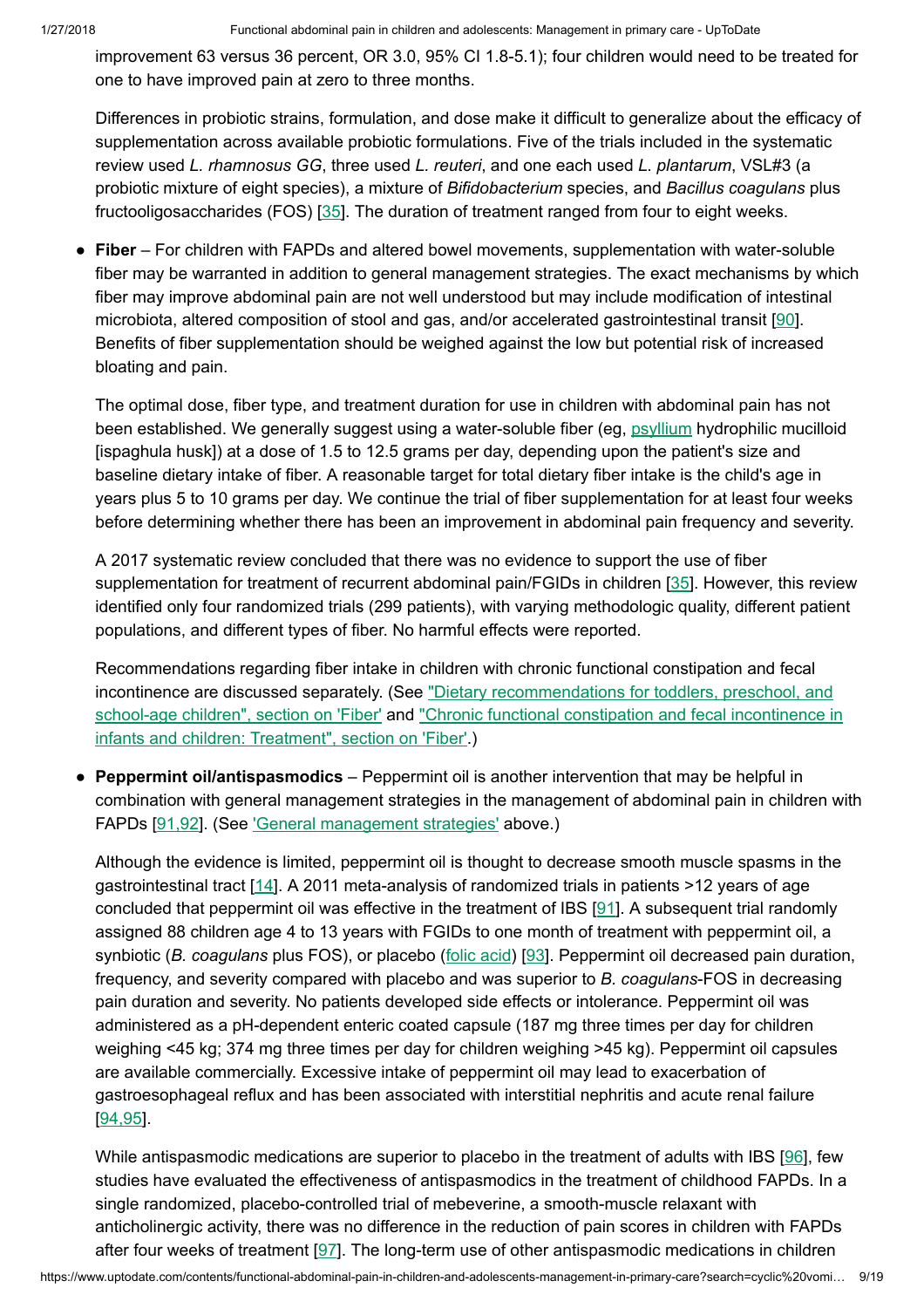1/27/2018 Functional abdominal pain in children and adolescents: Management in primary care - UpToDate

(eg, [hyoscyamine](https://www.uptodate.com/contents/hyoscyamine-pediatric-drug-information?source=see_link) and [dicyclomine](https://www.uptodate.com/contents/dicyclomine-dicycloverine-pediatric-drug-information?source=see_link)) may be limited by anticholinergic side effects (eg, dry mouth, blurred vision, etc) [[14\]](https://www.uptodate.com/contents/functional-abdominal-pain-in-children-and-adolescents-management-in-primary-care/abstract/14). Additional studies of safety and efficacy are necessary before antispasmodic medications can be routinely recommended for children with FAPDs.

• Other interventions — We do not routinely suggest antidepressants for children and adolescents with FAPDs unless they have associated depression by Diagnostic and Statistical Manual of Mental Disorders, Fifth Edition criteria. A significant degree of abdominal pain in functional disorders is believed to be associated with abnormal perception of visceral sensations. Medications initially indicated for the treatment of depression and anxiety have been explored for the management of FAPDs because of their effects on central and enteric nervous system neurotransmitters, such as acetylcholine and serotonin. However, studies of these agents in children and adolescents with FAPDs are limited. A 2017 systematic review of two randomized trials (123 patients) of [amitriptyline,](https://www.uptodate.com/contents/amitriptyline-pediatric-drug-information?source=see_link) a tricyclic antidepressant, for the treatment of FAPDs in children concluded that it does not appear to add benefit over placebo [[34\]](https://www.uptodate.com/contents/functional-abdominal-pain-in-children-and-adolescents-management-in-primary-care/abstract/34). In the largest trial, the placebo response rate was >50 percent [[98\]](https://www.uptodate.com/contents/functional-abdominal-pain-in-children-and-adolescents-management-in-primary-care/abstract/98). Low-dose amitriptyline is widely used by both pediatric and adult gastroenterologists to manage refractory IBS. In the only randomized, placebo-controlled trial of selective serotonin inhibitors [\(citalopram\)](https://www.uptodate.com/contents/citalopram-pediatric-drug-information?source=see_link) in children with FAPDs, there was no difference in the reduction of pain scores after four weeks of treatment [\[99](https://www.uptodate.com/contents/functional-abdominal-pain-in-children-and-adolescents-management-in-primary-care/abstract/99)]. (See "Treatment of irritable bowel syndrome in adults", section on ['Antidepressants'.](https://www.uptodate.com/contents/treatment-of-irritable-bowel-syndrome-in-adults?sectionName=Antidepressants&anchor=H15&source=see_link#H15))

[Cyproheptadine](https://www.uptodate.com/contents/cyproheptadine-pediatric-drug-information?source=see_link) is a medication with multiple mechanisms, including antihistaminic, anticholinergic, and antiserotonergic properties as well as possible calcium channel blockade effects. It has been used in appetite stimulation and prevention of pain and vomiting in abdominal migraine and cyclic vomiting syndrome. In retrospective studies, cyproheptadine has been reported to be safe and effective for the treatment of FAPDs and dyspeptic symptoms in children [[100,101\]](https://www.uptodate.com/contents/functional-abdominal-pain-in-children-and-adolescents-management-in-primary-care/abstract/100,101). In a randomized trial of 29 children and adolescents with FAPD, 86 percent of the group treated with cyproheptadine for two weeks had improvement or resolution of abdominal pain compared with 35.7 percent in the placebo group [[102\]](https://www.uptodate.com/contents/functional-abdominal-pain-in-children-and-adolescents-management-in-primary-care/abstract/102). These results need to be confirmed with larger, additional trials before cyproheptadine can be routinely recommended for the treatment of FAPDs [[34\]](https://www.uptodate.com/contents/functional-abdominal-pain-in-children-and-adolescents-management-in-primary-care/abstract/34).

Dyspepsia — Dyspepsia is pain or discomfort that is centered in the epigastric region or upper abdomen. Discomfort may be characterized by fullness, early satiety, bloating, nausea, retching, or vomiting [\[8](https://www.uptodate.com/contents/functional-abdominal-pain-in-children-and-adolescents-management-in-primary-care/abstract/8)]. The pain or discomfort may be exacerbated by eating. Dyspepsia is the predominant symptom in children with functional dyspepsia ([table](https://www.uptodate.com/contents/image?imageKey=PEDS%2F71435&topicKey=PEDS%2F112&search=cyclic+vomiting+children&rank=7%7E22&source=see_link) 2).

We suggest the following interventions for symptomatic management of functional dyspepsia [\[9](https://www.uptodate.com/contents/functional-abdominal-pain-in-children-and-adolescents-management-in-primary-care/abstract/9)]:

- Small frequent meals
- Avoidance of foods, beverages, and medications that aggravate symptoms (eg, high-fat foods, caffeinated beverages, nonsteroidal anti-inflammatory drugs) [[13\]](https://www.uptodate.com/contents/functional-abdominal-pain-in-children-and-adolescents-management-in-primary-care/abstract/13) (see 'Dietary [triggers'](https://www.uptodate.com/contents/functional-abdominal-pain-in-children-and-adolescents-management-in-primary-care?search=cyclic%20vomiting%20children&source=search_result&selectedTitle=7~22&usage_type=default&display_rank=7#H495530705) above)

We do not routinely suggest pharmacologic therapy for children and adolescents with functional dyspepsia. A 2017 systematic review found only one randomized trial with inconclusive results [[34,103](https://www.uptodate.com/contents/functional-abdominal-pain-in-children-and-adolescents-management-in-primary-care/abstract/34,103)]. However, for children and adolescents with severe symptoms unresponsive to nonpharmacologic therapies, a trial of an H<sub>2</sub> blocker ([cimetidine](https://www.uptodate.com/contents/cimetidine-pediatric-drug-information?source=see_link), [ranitidine,](https://www.uptodate.com/contents/ranitidine-pediatric-drug-information?source=see_link) [nizatidine,](https://www.uptodate.com/contents/nizatidine-pediatric-drug-information?source=see_link) or [famotidine](https://www.uptodate.com/contents/famotidine-pediatric-drug-information?source=see_link)) or a proton pump inhibitor [\(lansoprazole,](https://www.uptodate.com/contents/lansoprazole-pediatric-drug-information?source=see_link) [esomeprazole\)](https://www.uptodate.com/contents/esomeprazole-pediatric-drug-information?source=see_link) for four to six weeks may be warranted [[9,104,105\]](https://www.uptodate.com/contents/functional-abdominal-pain-in-children-and-adolescents-management-in-primary-care/abstract/9,104,105). The medication should be discontinued if there is no improvement.

We do not suggest the routine use of prokinetic agents (eg, [metoclopramide,](https://www.uptodate.com/contents/metoclopramide-pediatric-drug-information?source=see_link) [domperidone,](https://www.uptodate.com/contents/domperidone-united-states-available-via-fda-investigational-drug-ind-protocol-only-drug-information?source=see_link) [erythromycin](https://www.uptodate.com/contents/erythromycin-pediatric-drug-information?source=see_link)) in the treatment of children and adolescents with FAPDs. There is little evidence of efficacy and potential for adverse effects, particularly with metoclopramide and domperidone [[9,14\]](https://www.uptodate.com/contents/functional-abdominal-pain-in-children-and-adolescents-management-in-primary-care/abstract/9,14).

Diarrhea — Diarrhea may be the predominant symptom in children with IBS [\(table](https://www.uptodate.com/contents/image?imageKey=PEDS%2F71435&topicKey=PEDS%2F112&search=cyclic+vomiting+children&rank=7%7E22&source=see_link) 2). Children and adolescents whose diarrhea consists of ≥3 loose or watery stools per day for more than two weeks (which is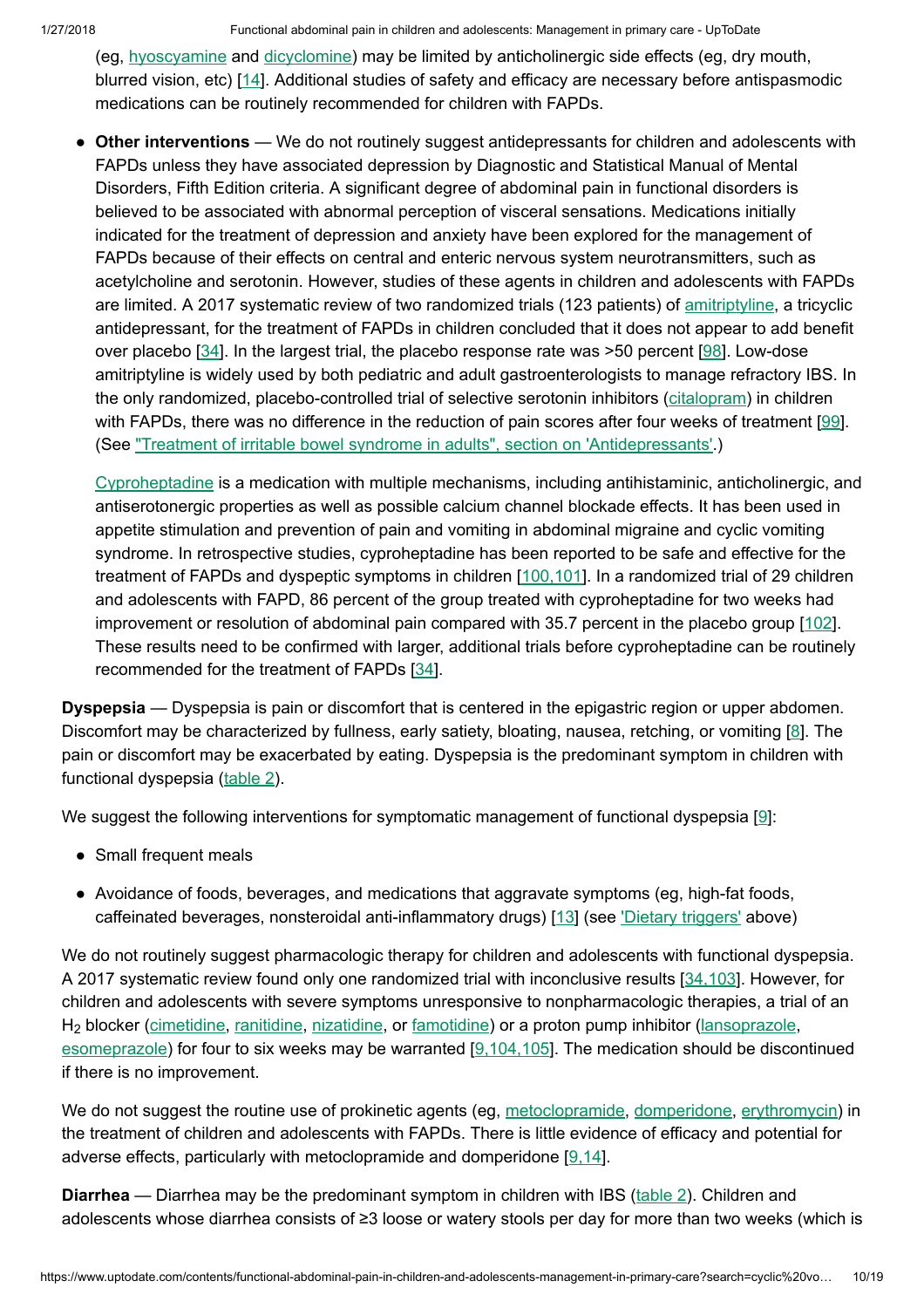an alarm symptom) require evaluation for organic disease. (See "Chronic [abdominal pain](https://www.uptodate.com/contents/chronic-abdominal-pain-in-children-and-adolescents-approach-to-the-evaluation?sectionName=PATIENTS+WITH+ALARM+FINDINGS&anchor=H24&source=see_link#H24) in children and adolescents: Approach to the evaluation", section on 'Patients with alarm findings'.)

From a practical standpoint, it may be helpful for the clinician to provide a note to the school requesting that the child or adolescent with FAPD and diarrhea be allowed to use the bathroom whenever necessary  $[9,12]$  $[9,12]$ . In addition, it is important for the patient to maintain adequate fluid intake.

We do not routinely suggest dietary restriction for children with FAPD and diarrhea. However, on a case-bycase basis, if there seems to be a correlation of diarrhea with a specific food trigger (eg, lactose, [sorbitol](https://www.uptodate.com/contents/sorbitol-pediatric-drug-information?source=see_link)), a time-limited trial of elimination of the trigger may be warranted [\[9](https://www.uptodate.com/contents/functional-abdominal-pain-in-children-and-adolescents-management-in-primary-care/abstract/9)]. (See 'Dietary [triggers'](https://www.uptodate.com/contents/functional-abdominal-pain-in-children-and-adolescents-management-in-primary-care?search=cyclic%20vomiting%20children&source=search_result&selectedTitle=7~22&usage_type=default&display_rank=7#H495530705) above.)

We do not routinely suggest antimotility agents for children or adolescents with FAPD and diarrhea. The diarrhea associated with FAPDs is typically of short duration, and antimotility agents generally are not recommended for the management of other types of diarrhea (eg, infectious, antibiotic-associated) in children.

Constipation — Identification of underlying constipation is critical for patients with FAPD. The treatment of constipation in children is discussed separately. (See "Chronic [functional constipation](https://www.uptodate.com/contents/chronic-functional-constipation-and-fecal-incontinence-in-infants-and-children-treatment?sectionName=TREATMENT+OF+CHILDREN&anchor=H3&source=see_link#H3) and fecal incontinence in infants and children: Treatment", section on 'Treatment of children'.)

Unproven interventions — A number of other interventions are used in adults with pain-predominant FGIDs or have been tried in children with functional abdominal pain but lack clear evidence of benefit in randomized trials. These include [rifaximin](https://www.uptodate.com/contents/rifaximin-pediatric-drug-information?source=see_link) [\[106,107](https://www.uptodate.com/contents/functional-abdominal-pain-in-children-and-adolescents-management-in-primary-care/abstract/106,107)], [linaclotide](https://www.uptodate.com/contents/linaclotide-drug-information?source=see_link), [lubiprostone,](https://www.uptodate.com/contents/lubiprostone-drug-information?source=see_link) yoga [[56\]](https://www.uptodate.com/contents/functional-abdominal-pain-in-children-and-adolescents-management-in-primary-care/abstract/56), otilonium bromide (available outside the United States), and iberogast (an herbal therapy available in Germany) [[108\]](https://www.uptodate.com/contents/functional-abdominal-pain-in-children-and-adolescents-management-in-primary-care/abstract/108). (See "Treatment of irritable [bowel syndrome](https://www.uptodate.com/contents/treatment-of-irritable-bowel-syndrome-in-adults?source=see_link) in adults".)

In a single randomized sham-controlled trial in 115 adolescents, neurostimulation via percutaneous electric nerve field stimulation (PENFS) of the external ear reduced abdominal pain severity, frequency, and duration with no serious adverse effects in adolescents with FAPDs [[109\]](https://www.uptodate.com/contents/functional-abdominal-pain-in-children-and-adolescents-management-in-primary-care/abstract/109). Although these findings are promising, additional studies are necessary to confirm the results, determine the optimal duration of treatment, and determine the optimal target population before PENFS can be recommended for children with FAPDs [[109,110\]](https://www.uptodate.com/contents/functional-abdominal-pain-in-children-and-adolescents-management-in-primary-care/abstract/109,110).

FOLLOW-UP — Children and adolescents with functional abdominal pain disorders (FAPDs) require regular follow-up to maintain the therapeutic relationship, provide continued education and reassurance, monitor the response to intervention, and monitor the development of alarm findings [\[11,12,51](https://www.uptodate.com/contents/functional-abdominal-pain-in-children-and-adolescents-management-in-primary-care/abstract/11,12,51)].

Children with persistent abdominal pain that affects patient and family function may benefit from referral to a mental health provider or other specialist. (See ['Indications](https://www.uptodate.com/contents/functional-abdominal-pain-in-children-and-adolescents-management-in-primary-care?search=cyclic%20vomiting%20children&source=search_result&selectedTitle=7~22&usage_type=default&display_rank=7#H13) for referral' below.)

Children who develop alarm findings [\(table](https://www.uptodate.com/contents/image?imageKey=PEDS%2F90721&topicKey=PEDS%2F112&search=cyclic+vomiting+children&rank=7%7E22&source=see_link) 1) require evaluation for organic disease. (See "Chronic [abdominal pain](https://www.uptodate.com/contents/chronic-abdominal-pain-in-children-and-adolescents-approach-to-the-evaluation?sectionName=PATIENTS+WITH+ALARM+FINDINGS&anchor=H24&source=see_link#H24) in children and adolescents: Approach to the evaluation", section on 'Patients with alarm findings'.)

INDICATIONS FOR REFERRAL — Referral to a developmental-behavioral pediatrician (for younger children), adolescent medicine specialist (for teenagers), or mental health provider may be helpful in providing strategies for empathy, encouragement, return to activities of daily living, and avoiding ongoing pain-induced disability [\[1,10,12,32,39](https://www.uptodate.com/contents/functional-abdominal-pain-in-children-and-adolescents-management-in-primary-care/abstract/1,10,12,32,39)]. Some patients and families, particularly those who continue to focus on the search for an organic etiology, may be resistant to referral to a therapist or counselor. The pediatric care provider can facilitate referral by explaining to the family his or her own limitations in management without further assistance from a therapist. The provider should discuss the potential benefit to the family from counseling sessions with a therapist who can help the child cope with the pain and can support the necessary changes in the child's life (eg, return to school).

Children with constipation that does not respond to primary care interventions may benefit from referral to a gastroenterologist. (See "Chronic [functional constipation](https://www.uptodate.com/contents/chronic-functional-constipation-and-fecal-incontinence-in-infants-and-children-treatment?source=see_link) and fecal incontinence in infants and children: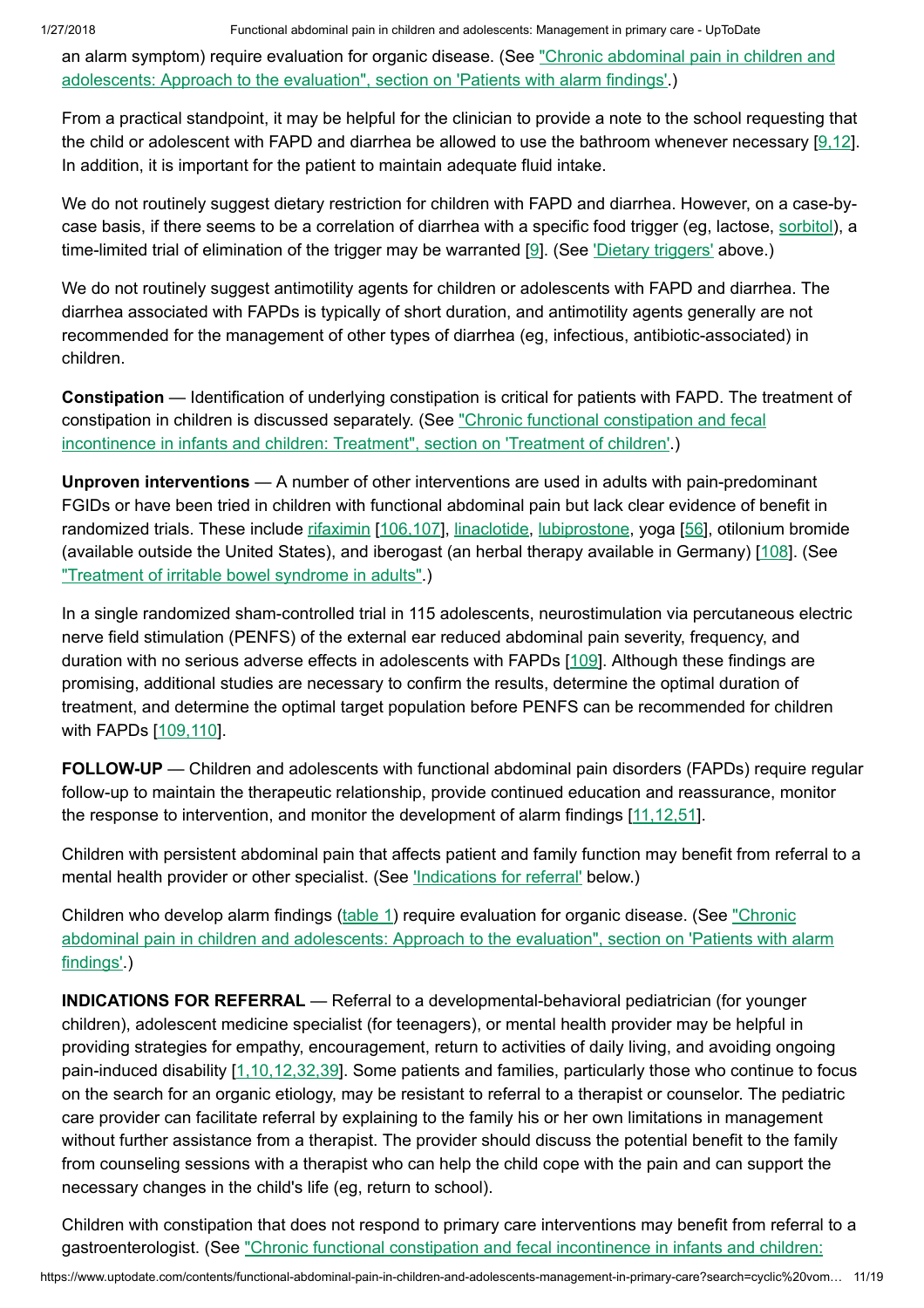[Treatment".\)](https://www.uptodate.com/contents/chronic-functional-constipation-and-fecal-incontinence-in-infants-and-children-treatment?source=see_link)

Children who develop alarm findings may require referral to a gastroenterologist or other specialist for evaluation and/or management. (See "Chronic [abdominal pain](https://www.uptodate.com/contents/chronic-abdominal-pain-in-children-and-adolescents-approach-to-the-evaluation?sectionName=PATIENTS+WITH+ALARM+FINDINGS&anchor=H24&source=see_link#H24) in children and adolescents: Approach to the evaluation", section on 'Patients with alarm findings'.)

PROGNOSIS — Functional abdominal pain disorders (FAPDs) resolve in the majority of children [[36,37,111](https://www.uptodate.com/contents/functional-abdominal-pain-in-children-and-adolescents-management-in-primary-care/abstract/36,37,111)]. In a 2008 systematic review of 18 prospective studies including 1331 children with chronic abdominal pain, abdominal pain persisted in 29.1 percent (95% CI 28.1-30.2) at median follow-up of five years (range 1 to 29) [\[37](https://www.uptodate.com/contents/functional-abdominal-pain-in-children-and-adolescents-management-in-primary-care/abstract/37)]. In a prospective study of 132 children with FAPD followed in a gastroenterology clinic, symptoms improved in approximately 85 percent of patients by two months and improvement was maintained at one and five years [[36\]](https://www.uptodate.com/contents/functional-abdominal-pain-in-children-and-adolescents-management-in-primary-care/abstract/36).

Factors associated with improvement of abdominal pain in observational studies include parental acceptance of a biopsychosocial model of illness, low levels of symptoms and impairment at the time of presentation, and rapid improvement in symptoms in patients with high levels of symptoms and impairment at the time of presentation [[36,40\]](https://www.uptodate.com/contents/functional-abdominal-pain-in-children-and-adolescents-management-in-primary-care/abstract/36,40).

Factors associated with persistent functional pain include parental modeling and reinforcement of the sick role, "painful family" (ie, family members with chronic pain disorders), age younger than six years at the time of diagnosis, more than six months' duration of pain before seeking treatment, negative life events, and increased symptoms of anxiety and depression [\[13,14,36,112\]](https://www.uptodate.com/contents/functional-abdominal-pain-in-children-and-adolescents-management-in-primary-care/abstract/13,14,36,112).

Some longitudinal studies suggest that children with FAP-not otherwise specified (FAP-NOS) go on to have irritable bowel syndrome (IBS) as adults [[113-115\]](https://www.uptodate.com/contents/functional-abdominal-pain-in-children-and-adolescents-management-in-primary-care/abstract/113-115). In a longitudinal study of 392 patients diagnosed with FAP-NOS following a specialty clinic evaluation at age 8 to 16 years, 41 percent met symptom criteria for a functional gastrointestinal disorder (FGID) at follow-up 5 to 15 years later (average 9.2 years) [\[115\]](https://www.uptodate.com/contents/functional-abdominal-pain-in-children-and-adolescents-management-in-primary-care/abstract/115). IBS and functional dyspepsia were the most frequent FGIDs. After controlling for age, sex, and severity of abdominal pain at the time of diagnosis, FGID at follow-up was associated with extra-intestinal somatic and depressive symptoms.

Other prospective studies indicate that children with a history of FAP-NOS are at risk for anxiety or depression in adolescence and adulthood [\[49,116-118](https://www.uptodate.com/contents/functional-abdominal-pain-in-children-and-adolescents-management-in-primary-care/abstract/49,116-118)]. In a prospective study in which 322 children with FAPD were followed to young adulthood (mean age 20 years), the lifetime risk of anxiety and depression were 51 and 40 percent (versus 20 and 16 percent in controls) [\[49](https://www.uptodate.com/contents/functional-abdominal-pain-in-children-and-adolescents-management-in-primary-care/abstract/49)].

INFORMATION FOR PATIENTS — UpToDate offers two types of patient education materials, "The Basics" and "Beyond the Basics." The Basics patient education pieces are written in plain language, at the 5<sup>th</sup> to 6<sup>th</sup> grade reading level, and they answer the four or five key questions a patient might have about a given condition. These articles are best for patients who want a general overview and who prefer short, easy-toread materials. Beyond the Basics patient education pieces are longer, more sophisticated, and more detailed. These articles are written at the 10<sup>th</sup> to 12<sup>th</sup> grade reading level and are best for patients who want in-depth information and are comfortable with some medical jargon.

Here are the patient education articles that are relevant to this topic. We encourage you to print or email these topics to your patients. (You can also locate patient education articles on a variety of subjects by searching on "patient info" and the keyword[s] of interest.)

• Beyond the Basics topic (see "Patient education: Chronic [abdominal pain](https://www.uptodate.com/contents/chronic-abdominal-pain-in-children-and-adolescents-beyond-the-basics?source=see_link) in children and adolescents (Beyond the Basics)")

## SUMMARY AND RECOMMENDATIONS

Functional abdominal pain disorders (FAPD) can be diagnosed in children who have chronic (≥2 ●months) abdominal pain, no alarm findings [\(table](https://www.uptodate.com/contents/image?imageKey=PEDS%2F90721&topicKey=PEDS%2F112&search=cyclic+vomiting+children&rank=7%7E22&source=see_link) 1), normal physical examination, and a stool sample negative for occult blood. Several functional gastrointestinal disorders (FGIDs) of childhood have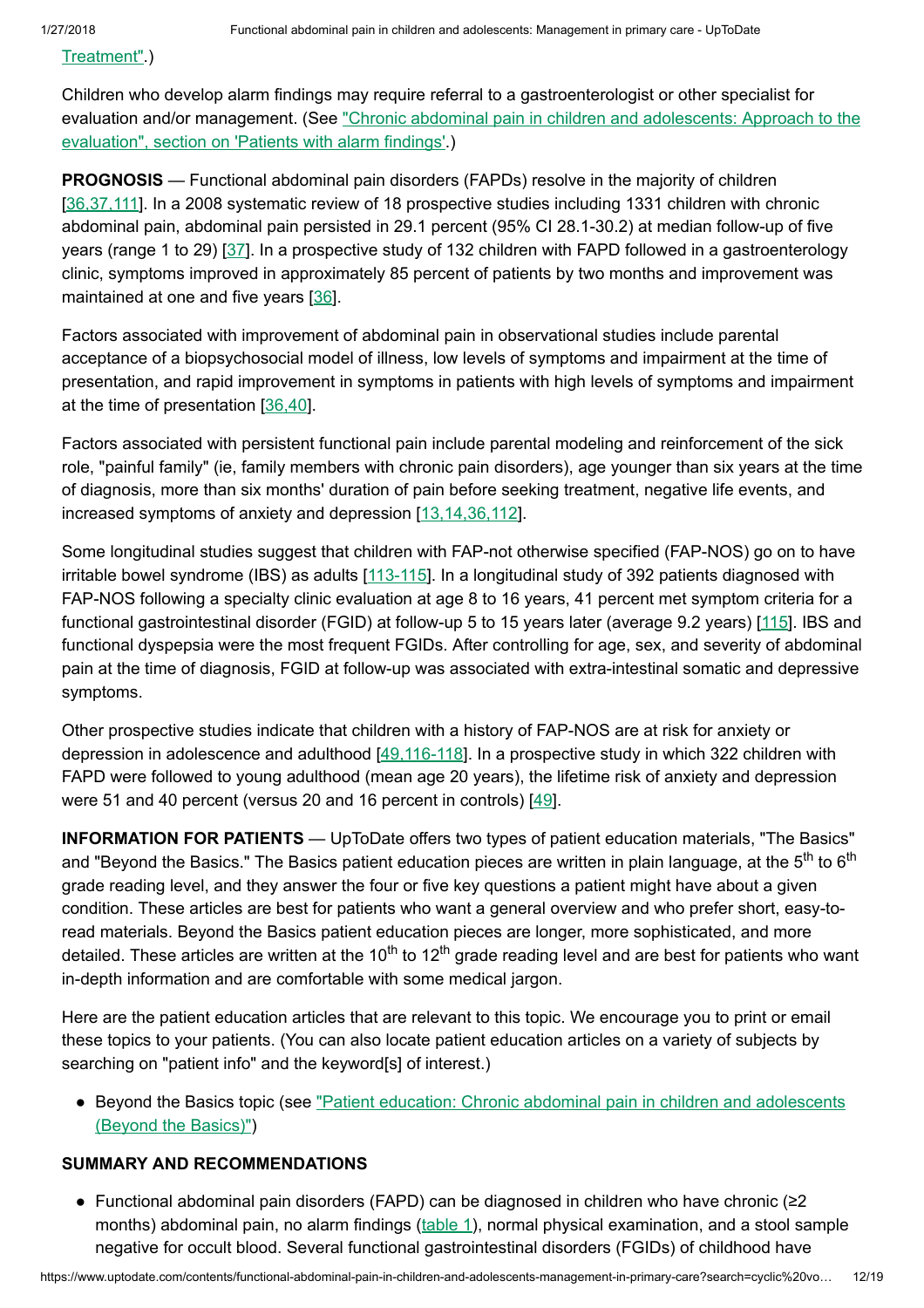recognizable patterns of symptoms, including irritable bowel syndrome, functional dyspepsia, and abdominal migraine ([table](https://www.uptodate.com/contents/image?imageKey=PEDS%2F71435&topicKey=PEDS%2F112&search=cyclic+vomiting+children&rank=7%7E22&source=see_link) 2). (See ['Terminology'](https://www.uptodate.com/contents/functional-abdominal-pain-in-children-and-adolescents-management-in-primary-care?search=cyclic%20vomiting%20children&source=search_result&selectedTitle=7~22&usage_type=default&display_rank=7#H79257292) above.)

- The goal of management of FAPDs in children and adolescents is return to normal function rather than complete elimination of pain – a rehabilitation approach. Management is individualized according to child and family behavior, triggers, and symptoms. Most cases can be managed in the primary care setting. (See ['Overview'](https://www.uptodate.com/contents/functional-abdominal-pain-in-children-and-adolescents-management-in-primary-care?search=cyclic%20vomiting%20children&source=search_result&selectedTitle=7~22&usage_type=default&display_rank=7#H79257661) above.)
- FAPDs are best treated in the context of a biopsychosocial model of care. The patient and family must believe that their complaints and concerns are taken seriously. Establishing a therapeutic relationship, patient and family education, and a plan for return to school are important components of management. (See ['Therapeutic](https://www.uptodate.com/contents/functional-abdominal-pain-in-children-and-adolescents-management-in-primary-care?search=cyclic%20vomiting%20children&source=search_result&selectedTitle=7~22&usage_type=default&display_rank=7#H3) relationship' above and 'Patient [education'](https://www.uptodate.com/contents/functional-abdominal-pain-in-children-and-adolescents-management-in-primary-care?search=cyclic%20vomiting%20children&source=search_result&selectedTitle=7~22&usage_type=default&display_rank=7#H4) above and ['Return](https://www.uptodate.com/contents/functional-abdominal-pain-in-children-and-adolescents-management-in-primary-care?search=cyclic%20vomiting%20children&source=search_result&selectedTitle=7~22&usage_type=default&display_rank=7#H255397623) to school' above.)
- Return to normal function is facilitated by reinforcement of nonpain (healthy or adaptive) behaviors and avoiding [reinforcement](https://www.uptodate.com/contents/functional-abdominal-pain-in-children-and-adolescents-management-in-primary-care?search=cyclic%20vomiting%20children&source=search_result&selectedTitle=7~22&usage_type=default&display_rank=7#H571383545) of pain or pain (sick, illness, maladaptive) behaviors. (See 'Behavior modification' above.)
- We suggest psychologic interventions (eg, relaxation, distraction, guided imagery [\(table](https://www.uptodate.com/contents/image?imageKey=PEDS%2F90731&topicKey=PEDS%2F112&search=cyclic+vomiting+children&rank=7%7E22&source=see_link) 3), cognitive behavioral therapy) to improve coping and decrease stress/anxiety in children and adolescents with FAPDs ([Grade](https://www.uptodate.com/contents/grade/5?title=Grade%202B&topicKey=PEDS/112) 2B). (See ['Improved](https://www.uptodate.com/contents/functional-abdominal-pain-in-children-and-adolescents-management-in-primary-care?search=cyclic%20vomiting%20children&source=search_result&selectedTitle=7~22&usage_type=default&display_rank=7#H255397635) coping' above.)
- We do not routinely suggest dietary restriction for children and adolescents with FAPDs ([Grade](https://www.uptodate.com/contents/grade/6?title=Grade%202C&topicKey=PEDS/112) 2C). However, on a case-by-case basis, a time-limited trial of avoidance of specific dietary triggers (eg, lactose, [sorbitol](https://www.uptodate.com/contents/sorbitol-pediatric-drug-information?source=see_link)) may be warranted. (See 'Dietary [triggers'](https://www.uptodate.com/contents/functional-abdominal-pain-in-children-and-adolescents-management-in-primary-care?search=cyclic%20vomiting%20children&source=search_result&selectedTitle=7~22&usage_type=default&display_rank=7#H495530705) above.)
- Medical interventions that may be combined with behavioral interventions include a trial of probiotics, supplementation with water-soluble fiber (eg, [psyllium/](https://www.uptodate.com/contents/psyllium-pediatric-drug-information?source=see_link)ispaghula husk), or peppermint oil. These interventions may be tried in any order or combination. We typically start with probiotics in patients with normal bowel movements and probiotics plus fiber in patients with constipation. (See ['Abdominal pain'](https://www.uptodate.com/contents/functional-abdominal-pain-in-children-and-adolescents-management-in-primary-care?search=cyclic%20vomiting%20children&source=search_result&selectedTitle=7~22&usage_type=default&display_rank=7#H285364821) above.)
- We suggest small frequent meals and avoidance of foods, beverages, and medications that aggravate symptoms rather than pharmacologic therapy for the initial management of functional dyspepsia ([Grade](https://www.uptodate.com/contents/grade/6?title=Grade%202C&topicKey=PEDS/112) 2C). (See ['Dyspepsia'](https://www.uptodate.com/contents/functional-abdominal-pain-in-children-and-adolescents-management-in-primary-care?search=cyclic%20vomiting%20children&source=search_result&selectedTitle=7~22&usage_type=default&display_rank=7#H67028274) above.)
- We do not routinely suggest antimotility agents for children or adolescents with FAP and diarrhea ([Grade](https://www.uptodate.com/contents/grade/6?title=Grade%202C&topicKey=PEDS/112) 2C). (See ['Diarrhea'](https://www.uptodate.com/contents/functional-abdominal-pain-in-children-and-adolescents-management-in-primary-care?search=cyclic%20vomiting%20children&source=search_result&selectedTitle=7~22&usage_type=default&display_rank=7#H67028309) above.)
- Regular follow-up is necessary to maintain the therapeutic relationship, provide continued education and reassurance, monitor the response to intervention, and monitor the development of alarm findings. Children with persistent abdominal pain that affects patient and family function may benefit from referral to a mental health provider or other specialist. Children who develop alarm findings require evaluation for organic disease. (See ['Follow-up'](https://www.uptodate.com/contents/functional-abdominal-pain-in-children-and-adolescents-management-in-primary-care?search=cyclic%20vomiting%20children&source=search_result&selectedTitle=7~22&usage_type=default&display_rank=7#H12) above and ['Indications](https://www.uptodate.com/contents/functional-abdominal-pain-in-children-and-adolescents-management-in-primary-care?search=cyclic%20vomiting%20children&source=search_result&selectedTitle=7~22&usage_type=default&display_rank=7#H13) for referral' above and "Chronic abdominal pain in children and [adolescents:](https://www.uptodate.com/contents/chronic-abdominal-pain-in-children-and-adolescents-approach-to-the-evaluation?sectionName=PATIENTS+WITH+ALARM+FINDINGS&anchor=H24&source=see_link#H24) Approach to the evaluation", section on 'Patients with alarm findings'.)
- FAPDs resolve over several months in the majority of children. (See ['Prognosis'](https://www.uptodate.com/contents/functional-abdominal-pain-in-children-and-adolescents-management-in-primary-care?search=cyclic%20vomiting%20children&source=search_result&selectedTitle=7~22&usage_type=default&display_rank=7#H15) above.)

Use of UpToDate is subject to the [Subscription](https://www.uptodate.com/legal/license) and License Agreement.

## **REFERENCES**

1. Boyle JT, Hamel-Lambert J. Biopsychosocial issues in [functional abdominal pain.](https://www.uptodate.com/contents/functional-abdominal-pain-in-children-and-adolescents-management-in-primary-care/abstract/1) Pediatr Ann 2001; 30:32.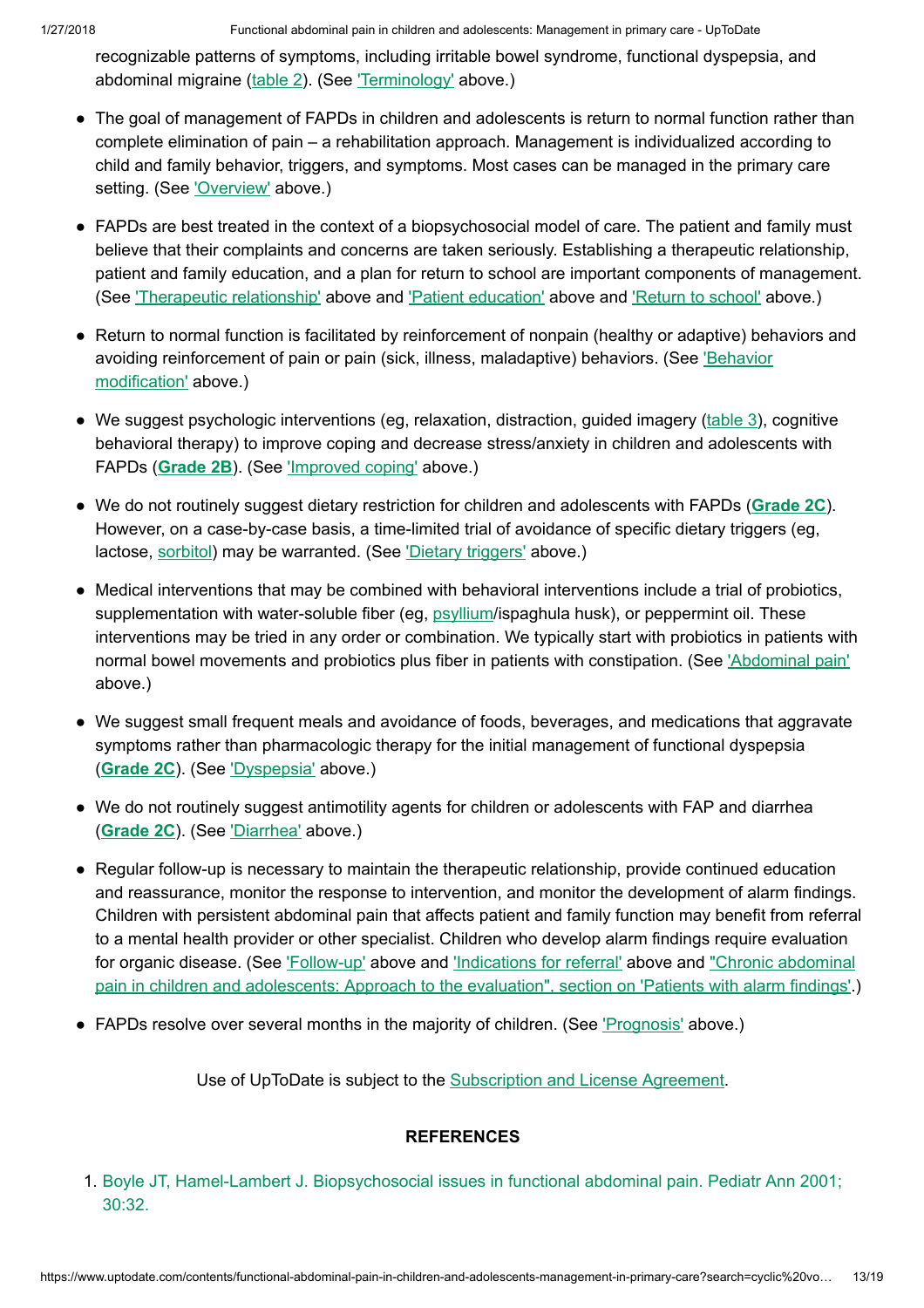- 2. Di Lorenzo C, Youssef NN, Sigurdsson L, et al. [Visceral hyperalgesia](https://www.uptodate.com/contents/functional-abdominal-pain-in-children-and-adolescents-management-in-primary-care/abstract/2) in children with functional abdominal pain. J Pediatr 2001; 139:838.
- 3. Duarte MA, Goulart EM, Penna FJ. Pressure pain threshold in children with recurrent abdominal pain. J Pediatr [Gastroenterol Nutr](https://www.uptodate.com/contents/functional-abdominal-pain-in-children-and-adolescents-management-in-primary-care/abstract/3) 2000; 31:280.
- 4. Faure C, Wieckowska A. Somatic referral of visceral sensations and rectal sensory threshold for pain in children with [functional gastrointestinal disorders.](https://www.uptodate.com/contents/functional-abdominal-pain-in-children-and-adolescents-management-in-primary-care/abstract/4) J Pediatr 2007; 150:66.
- 5. Olafsdottir E, Gilja OH, Aslaksen A, et al. Impaired accommodation of the proximal stomach in children with recurrent abdominal pain. J Pediatr [Gastroenterol Nutr](https://www.uptodate.com/contents/functional-abdominal-pain-in-children-and-adolescents-management-in-primary-care/abstract/5) 2000; 30:157.
- 6. Alfvén G. The pressure pain threshold (PPT) of certain muscles in children suffering from recurrent [abdominal pain](https://www.uptodate.com/contents/functional-abdominal-pain-in-children-and-adolescents-management-in-primary-care/abstract/6) of non-organic origin. An algometric study. Acta Paediatr 1993; 82:481.
- 7. American Academy of Pediatrics Subcommittee on Chronic [Abdominal Pain.](https://www.uptodate.com/contents/functional-abdominal-pain-in-children-and-adolescents-management-in-primary-care/abstract/7) Chronic abdominal pain in children. Pediatrics 2005; 115:812.
- 8. Hyams JS, Di Lorenzo C, Saps M, et al. [Functional Disorders:](https://www.uptodate.com/contents/functional-abdominal-pain-in-children-and-adolescents-management-in-primary-care/abstract/8) Children and Adolescents. Gastroenterology 2016.
- 9. McFerron BA, Waseem S. Chronic recurrent [abdominal pain.](https://www.uptodate.com/contents/functional-abdominal-pain-in-children-and-adolescents-management-in-primary-care/abstract/9) Pediatr Rev 2012; 33:509.
- 10. Banez GA. Chronic abdominal pain in children: what to do following the [medical evaluation.](https://www.uptodate.com/contents/functional-abdominal-pain-in-children-and-adolescents-management-in-primary-care/abstract/10) Curr Opin Pediatr 2008; 20:571.
- 11. Wright NJ, Hammond PJ, Curry JI. Chronic [abdominal pain](https://www.uptodate.com/contents/functional-abdominal-pain-in-children-and-adolescents-management-in-primary-care/abstract/11) in children: help in spotting the organic diagnosis. Arch Dis Child Educ Pract Ed 2013; 98:32.
- 12. Walker LS, Beck J, Anderson J. [Functional abdominal separation](https://www.uptodate.com/contents/functional-abdominal-pain-in-children-and-adolescents-management-in-primary-care/abstract/12) anxiety: helping the child return to school. Pediatr Ann 2009; 38:267.
- 13. Boyle JT. Recurrent [abdominal pain:](https://www.uptodate.com/contents/functional-abdominal-pain-in-children-and-adolescents-management-in-primary-care/abstract/13) an update. Pediatr Rev 1997; 18:310.
- 14. Chiou E, Nurko S. [Functional abdominal](https://www.uptodate.com/contents/functional-abdominal-pain-in-children-and-adolescents-management-in-primary-care/abstract/14) pain and irritable bowel syndrome in children and adolescents. Therapy 2011; 8:315.
- 15. Primavera G, Amoroso B, Barresi A, et al. Clinical utility of Rome criteria managing functional [gastrointestinal disorders](https://www.uptodate.com/contents/functional-abdominal-pain-in-children-and-adolescents-management-in-primary-care/abstract/15) in pediatric primary care. Pediatrics 2010; 125:e155.
- 16. van Tilburg MA, Felix CT. Diet and [functional abdominal pain](https://www.uptodate.com/contents/functional-abdominal-pain-in-children-and-adolescents-management-in-primary-care/abstract/16) in children and adolescents. J Pediatr Gastroenterol Nutr 2013; 57:141.
- 17. Vlieger AM, [Menko-Frankenhuis](https://www.uptodate.com/contents/functional-abdominal-pain-in-children-and-adolescents-management-in-primary-care/abstract/17) C, Wolfkamp SC, et al. Hypnotherapy for children with functional abdominal pain or irritable bowel syndrome: a randomized controlled trial. Gastroenterology 2007; 133:1430.
- 18. Anbar RD. Self-hypnosis for the treatment of [functional abdominal pain](https://www.uptodate.com/contents/functional-abdominal-pain-in-children-and-adolescents-management-in-primary-care/abstract/18) in childhood. Clin Pediatr (Phila) 2001; 40:447.
- 19. Weydert JA, Shapiro DE, Acra SA, et al. Evaluation of guided imagery as treatment for recurrent [abdominal pain](https://www.uptodate.com/contents/functional-abdominal-pain-in-children-and-adolescents-management-in-primary-care/abstract/19) in children: a randomized controlled trial. BMC Pediatr 2006; 6:29.
- 20. van Tilburg MA, Chitkara DK, Palsson OS, et al. Audio-recorded guided imagery treatment reduces [functional abdominal pain](https://www.uptodate.com/contents/functional-abdominal-pain-in-children-and-adolescents-management-in-primary-care/abstract/20) in children: a pilot study. Pediatrics 2009; 124:e890.
- 21. Vlieger AM, Rutten JM, Govers AM, et al. Long-term follow-up of gut-directed hypnotherapy vs. standard care in children with [functional abdominal pain](https://www.uptodate.com/contents/functional-abdominal-pain-in-children-and-adolescents-management-in-primary-care/abstract/21) or irritable bowel syndrome. Am J Gastroenterol 2012; 107:627.
- 22. Rutten JM, Reitsma JB, Vlieger AM, Benninga MA. Gut-directed hypnotherapy for functional abdominal pain or irritable [bowel syndrome](https://www.uptodate.com/contents/functional-abdominal-pain-in-children-and-adolescents-management-in-primary-care/abstract/22) in children: a systematic review. Arch Dis Child 2013; 98:252.
- 23. Levy RL, Langer SL, Walker LS, et al. Twelve-month follow-up of cognitive behavioral therapy for children with [functional abdominal pain.](https://www.uptodate.com/contents/functional-abdominal-pain-in-children-and-adolescents-management-in-primary-care/abstract/23) JAMA Pediatr 2013; 167:178.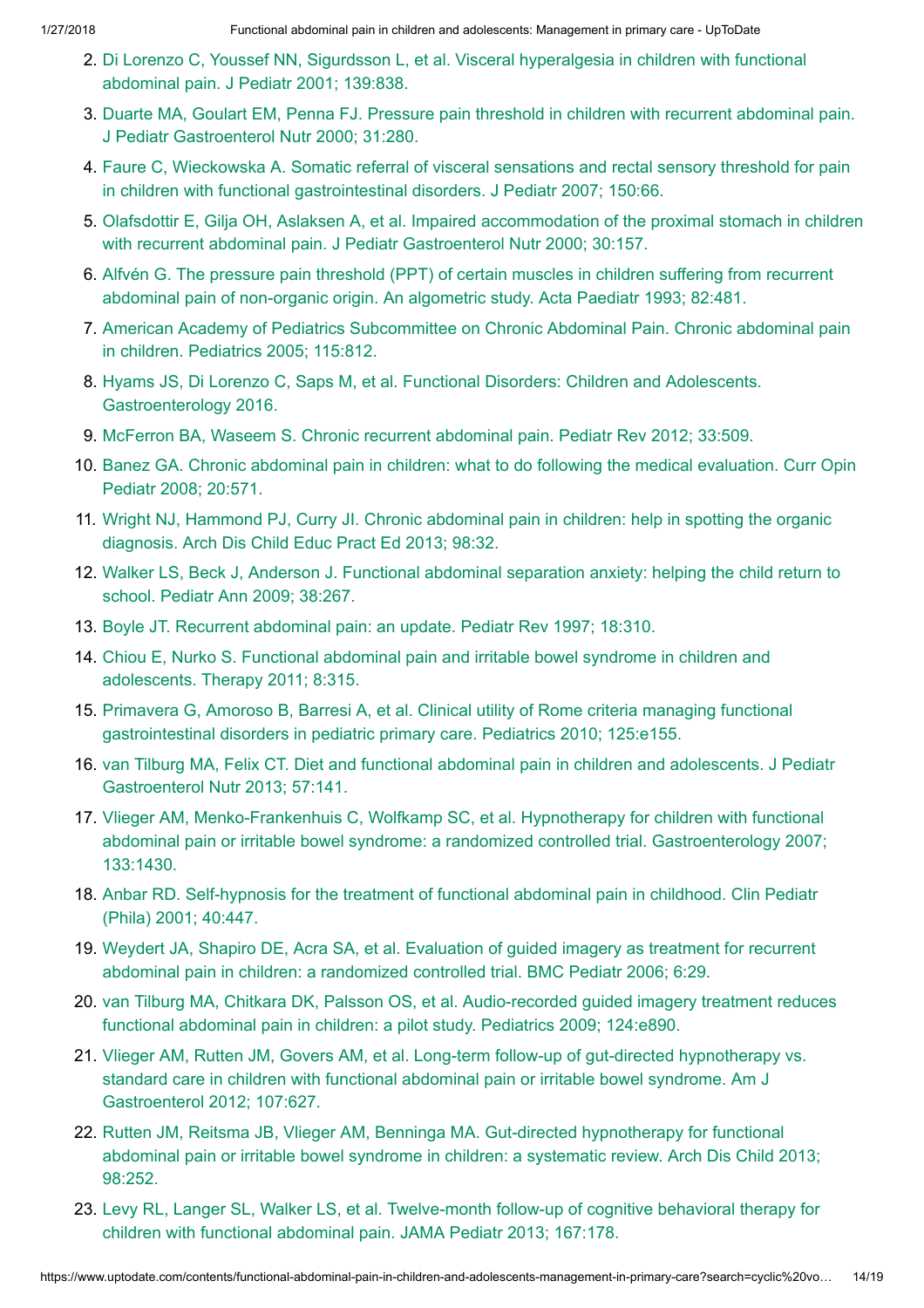- 24. Brent M, Lobato D, LeLeiko N. Psychological treatments for pediatric [functional gastrointestinal](https://www.uptodate.com/contents/functional-abdominal-pain-in-children-and-adolescents-management-in-primary-care/abstract/24) disorders. J Pediatr Gastroenterol Nutr 2009; 48:13.
- 25. Sanders MR, Shepherd RW, Cleghorn G, Woolford H. The treatment of recurrent abdominal pain in children: a controlled comparison of [cognitive-behavioral family](https://www.uptodate.com/contents/functional-abdominal-pain-in-children-and-adolescents-management-in-primary-care/abstract/25) intervention and standard pediatric care. J Consult Clin Psychol 1994; 62:306.
- 26. Sanders MR, Rebgetz M, Morrison M, et al. [Cognitive-behavioral treatment](https://www.uptodate.com/contents/functional-abdominal-pain-in-children-and-adolescents-management-in-primary-care/abstract/26) of recurrent nonspecific abdominal pain in children: an analysis of generalization, maintenance, and side effects. J Consult Clin Psychol 1989; 57:294.
- 27. Robins PM, Smith SM, Glutting JJ, Bishop CT. A randomized controlled trial of a [cognitive-behavioral](https://www.uptodate.com/contents/functional-abdominal-pain-in-children-and-adolescents-management-in-primary-care/abstract/27) family intervention for pediatric recurrent abdominal pain. J Pediatr Psychol 2005; 30:397.
- 28. Sprenger L, Gerhards F, Goldbeck L. Effects of [psychological treatment](https://www.uptodate.com/contents/functional-abdominal-pain-in-children-and-adolescents-management-in-primary-care/abstract/28) on recurrent abdominal pain in children - a meta-analysis. Clin Psychol Rev 2011; 31:1192.
- 29. Duarte MA, Penna FJ, Andrade EM, et al. Treatment of nonorganic recurrent abdominal pain: [cognitive-behavioral family](https://www.uptodate.com/contents/functional-abdominal-pain-in-children-and-adolescents-management-in-primary-care/abstract/29) intervention. J Pediatr Gastroenterol Nutr 2006; 43:59.
- 30. Eccleston C, Palermo TM, Williams AC, et al. [Psychological therapies](https://www.uptodate.com/contents/functional-abdominal-pain-in-children-and-adolescents-management-in-primary-care/abstract/30) for the management of chronic and recurrent pain in children and adolescents. Cochrane Database Syst Rev 2014; :CD003968.
- 31. Lalouni M, Olén O, Bonnert M, et al. [Exposure-Based](https://www.uptodate.com/contents/functional-abdominal-pain-in-children-and-adolescents-management-in-primary-care/abstract/31) Cognitive Behavior Therapy for Children with Abdominal Pain: A Pilot Trial. PLoS One 2016; 11:e0164647.
- 32. American Academy of Pediatrics Subcommittee on Chronic Abdominal Pain, North American Society for Pediatric [Gastroenterology](https://www.uptodate.com/contents/functional-abdominal-pain-in-children-and-adolescents-management-in-primary-care/abstract/32) Hepatology, and Nutrition. Chronic abdominal pain in children. Pediatrics 2005; 115:e370.
- 33. Weydert JA, Ball TM, Davis MF. Systematic review of treatments for recurrent [abdominal pain.](https://www.uptodate.com/contents/functional-abdominal-pain-in-children-and-adolescents-management-in-primary-care/abstract/33) Pediatrics 2003; 111:e1.
- 34. Martin AE, Newlove-Delgado TV, Abbott RA, et al. [Pharmacological interventions](https://www.uptodate.com/contents/functional-abdominal-pain-in-children-and-adolescents-management-in-primary-care/abstract/34) for recurrent abdominal pain in childhood. Cochrane Database Syst Rev 2017; 3:CD010973.
- 35. [Newlove-Delgado](https://www.uptodate.com/contents/functional-abdominal-pain-in-children-and-adolescents-management-in-primary-care/abstract/35) TV, Martin AE, Abbott RA, et al. Dietary interventions for recurrent abdominal pain in childhood. Cochrane Database Syst Rev 2017; 3:CD010972.
- 36. Mulvaney S, Lambert EW, Garber J, Walker LS. Trajectories of symptoms and impairment for pediatric patients with [functional abdominal pain:](https://www.uptodate.com/contents/functional-abdominal-pain-in-children-and-adolescents-management-in-primary-care/abstract/36) a 5-year longitudinal study. J Am Acad Child Adolesc Psychiatry 2006; 45:737.
- 37. Gieteling MJ, Bierma-Zeinstra SM, Passchier J, Berger MY. Prognosis of chronic or recurrent abdominal pain in children. J Pediatr [Gastroenterol Nutr](https://www.uptodate.com/contents/functional-abdominal-pain-in-children-and-adolescents-management-in-primary-care/abstract/37) 2008; 47:316.
- 38. Hoekman DR, Zeevenhooven J, van Etten-Jamaludin FS, et al. The Placebo Response in Pediatric Abdominal Pain-Related [Functional Gastrointestinal Disorders:](https://www.uptodate.com/contents/functional-abdominal-pain-in-children-and-adolescents-management-in-primary-care/abstract/38) A Systematic Review and Meta-Analysis. J Pediatr 2017; 182:155.
- 39. Sood MR. Treatment approaches to irritable [bowel syndrome.](https://www.uptodate.com/contents/functional-abdominal-pain-in-children-and-adolescents-management-in-primary-care/abstract/39) Pediatr Ann 2009; 38:272.
- 40. Crushell E, Rowland M, Doherty M, et al. Importance of [parental conceptual model of](https://www.uptodate.com/contents/functional-abdominal-pain-in-children-and-adolescents-management-in-primary-care/abstract/40) illness in severe recurrent abdominal pain. Pediatrics 2003; 112:1368.
- 41. Palermo TM, Zeltzer LK. Recurrent and chronic pain. In: Developmental-Behavioral Pediatrics, 4th ed, Carey WB, Crocker AC, Coleman WL, et al (Eds), Saunders Elsevier, Philadelphia 2009. p.547.
- 42. Schurman JV, Friesen CA. Integrative treatment approaches: family satisfaction with a [multidisciplinary](https://www.uptodate.com/contents/functional-abdominal-pain-in-children-and-adolescents-management-in-primary-care/abstract/42) paediatric Abdominal Pain Clinic. Int J Integr Care 2010; 10.
- 43. Barad AV, Saps M. Factors influencing [functional abdominal pain](https://www.uptodate.com/contents/functional-abdominal-pain-in-children-and-adolescents-management-in-primary-care/abstract/43) in children. Curr Gastroenterol Rep 2008; 10:294.
- 44. Assesment and management of children with chronic pain. A position statement from the American Pa in Society. http://www.americanpainsociety.org/uploads/pdfs/aps12-pcp.pdf (Accessed on August 15, 2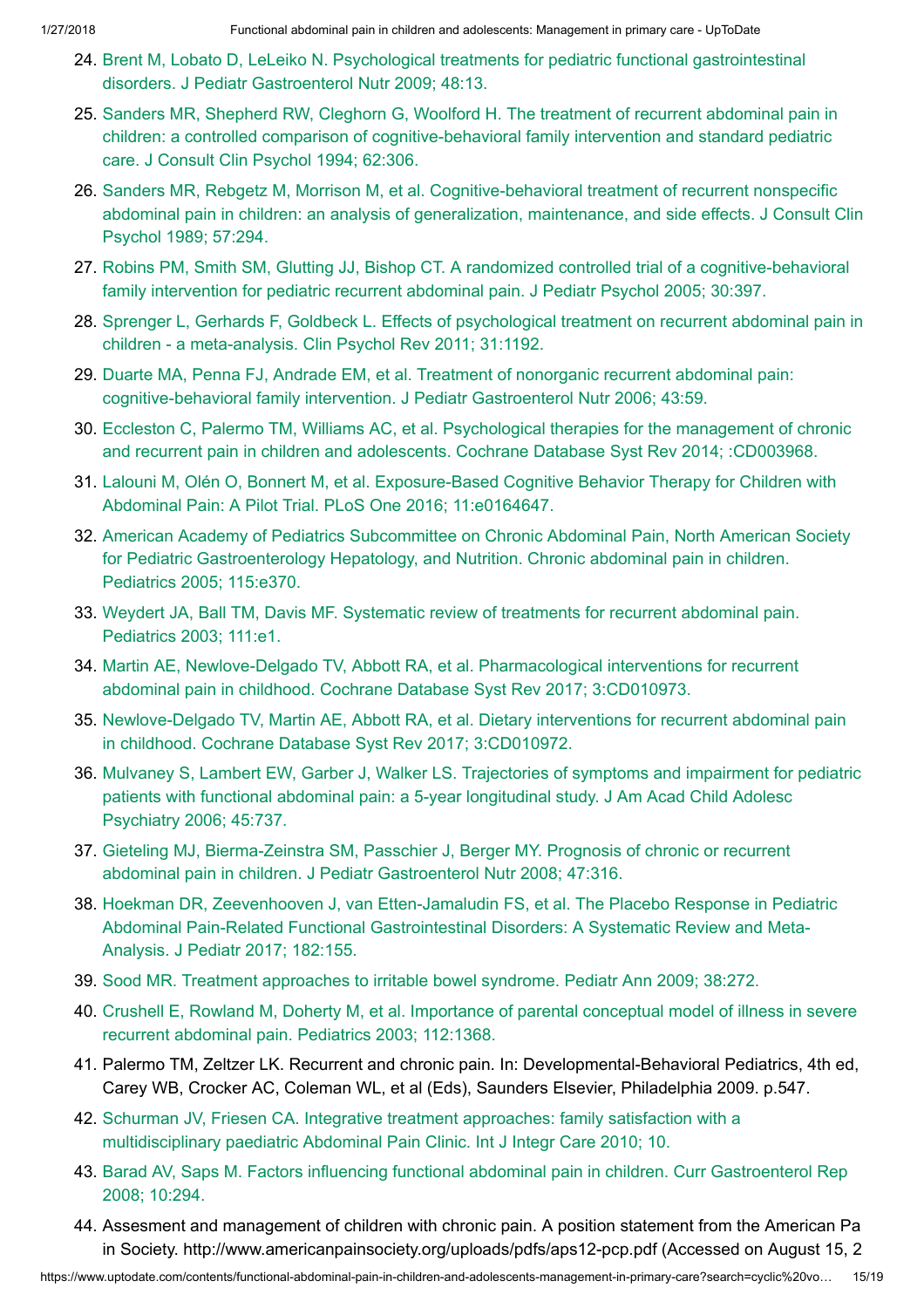013).

- 45. Gottsegen D. [Complementary,](https://www.uptodate.com/contents/functional-abdominal-pain-in-children-and-adolescents-management-in-primary-care/abstract/45) holistic, and integrative medicine: recurrent abdominal pain. Pediatr Rev 2010; 31:e36.
- 46. Drossman DA. Functional abdominal pain syndrome. Clin [Gastroenterol Hepatol 2004;](https://www.uptodate.com/contents/functional-abdominal-pain-in-children-and-adolescents-management-in-primary-care/abstract/46) 2:353.
- 47. Drossman DA. Redux: do little bellyachers grow up to become big bellyachers? Clin Gastroenterol [Hepatol 2014;](https://www.uptodate.com/contents/functional-abdominal-pain-in-children-and-adolescents-management-in-primary-care/abstract/47) 12:2033.
- 48. Hyams JS, Hyman PE. Recurrent abdominal pain and the [biopsychosocial model of](https://www.uptodate.com/contents/functional-abdominal-pain-in-children-and-adolescents-management-in-primary-care/abstract/48) medical practice. J Pediatr 1998; 133:473.
- 49. Shelby GD, Shirkey KC, Sherman AL, et al. [Functional abdominal pain](https://www.uptodate.com/contents/functional-abdominal-pain-in-children-and-adolescents-management-in-primary-care/abstract/49) in childhood and long-term vulnerability to anxiety disorders. Pediatrics 2013; 132:475.
- 50. Cunningham NR, Lynch-Jordan A, Mezoff AG, et al. Importance of addressing anxiety in youth with [functional abdominal pain:](https://www.uptodate.com/contents/functional-abdominal-pain-in-children-and-adolescents-management-in-primary-care/abstract/50) suggested guidelines for physicians. J Pediatr Gastroenterol Nutr 2013; 56:469.
- 51. Brett T, Rowland M, Drumm B. An approach to [functional abdominal pain](https://www.uptodate.com/contents/functional-abdominal-pain-in-children-and-adolescents-management-in-primary-care/abstract/51) in children and adolescents. Br J Gen Pract 2012; 62:386.
- 52. Walker LS, Williams SE, Smith CA, et al. Parent attention versus distraction: impact on symptom complaints by children with and without chronic [functional abdominal pain.](https://www.uptodate.com/contents/functional-abdominal-pain-in-children-and-adolescents-management-in-primary-care/abstract/52) Pain 2006; 122:43.
- 53. Compas BE, Connor-Smith JK, Saltzman H, et al. Coping with stress during childhood and adolescence: problems, progress, and potential in theory and research. [Psychol Bull 2001;](https://www.uptodate.com/contents/functional-abdominal-pain-in-children-and-adolescents-management-in-primary-care/abstract/53) 127:87.
- 54. Abbott RA, Martin AE, Newlove-Delgado TV, et al. [Psychosocial interventions](https://www.uptodate.com/contents/functional-abdominal-pain-in-children-and-adolescents-management-in-primary-care/abstract/54) for recurrent abdominal pain in childhood. Cochrane Database Syst Rev 2017; 1:CD010971.
- 55. Gerik SM. Pain management in children: [developmental considerations](https://www.uptodate.com/contents/functional-abdominal-pain-in-children-and-adolescents-management-in-primary-care/abstract/55) and mind-body therapies. South Med J 2005; 98:295.
- 56. Rutten JM, Korterink JJ, Venmans LM, et al. Nonpharmacologic treatment of [functional abdominal pain](https://www.uptodate.com/contents/functional-abdominal-pain-in-children-and-adolescents-management-in-primary-care/abstract/56) disorders: a systematic review. Pediatrics 2015; 135:522.
- 57. SECTION ON [INTEGRATIVE](https://www.uptodate.com/contents/functional-abdominal-pain-in-children-and-adolescents-management-in-primary-care/abstract/57) MEDICINE. Mind-Body Therapies in Children and Youth. Pediatrics 2016; 138.
- 58. Youssef NN, Rosh JR, Loughran M, et al. Treatment of [functional abdominal pain](https://www.uptodate.com/contents/functional-abdominal-pain-in-children-and-adolescents-management-in-primary-care/abstract/58) in childhood with cognitive behavioral strategies. J Pediatr Gastroenterol Nutr 2004; 39:192.
- 59. Palermo TM, Eccleston C, [Lewandowski AS,](https://www.uptodate.com/contents/functional-abdominal-pain-in-children-and-adolescents-management-in-primary-care/abstract/59) et al. Randomized controlled trials of psychological therapies for management of chronic pain in children and adolescents: an updated meta-analytic review. Pain 2010; 148:387.
- 60. Bursch B. Psychological/cognitive behavioral treatment of childhood [functional abdominal pain](https://www.uptodate.com/contents/functional-abdominal-pain-in-children-and-adolescents-management-in-primary-care/abstract/60) and irritable bowel syndrome. J Pediatr Gastroenterol Nutr 2008; 47:706.
- 61. Olness KN, Kohen DP. Hypnosis and Hypnotherapy With Children, 3rd, Guilford Press, New York 199 6.
- 62. Rutten JMTM, Vlieger AM, Frankenhuis C, et al. Home-Based Hypnotherapy Self-exercises vs Individual Hypnotherapy With a Therapist for Treatment of Pediatric Irritable Bowel Syndrome, [Functional Abdominal Pain,](https://www.uptodate.com/contents/functional-abdominal-pain-in-children-and-adolescents-management-in-primary-care/abstract/62) or Functional Abdominal Pain Syndrome: A Randomized Clinical Trial. JAMA Pediatr 2017; 171:470.
- 63. Gulewitsch MD, Müller J, Hautzinger M, Schlarb AA. Brief [hypnotherapeutic-behavioral intervention](https://www.uptodate.com/contents/functional-abdominal-pain-in-children-and-adolescents-management-in-primary-care/abstract/63) for functional abdominal pain and irritable bowel syndrome in childhood: a randomized controlled trial. Eur J Pediatr 2013; 172:1043.
- 64. Reinecke MA, Ryan NE, DuBois DL. [Cognitive-behavioral therapy](https://www.uptodate.com/contents/functional-abdominal-pain-in-children-and-adolescents-management-in-primary-care/abstract/64) of depression and depressive symptoms during adolescence: a review and meta-analysis. J Am Acad Child Adolesc Psychiatry 1998; 37:26.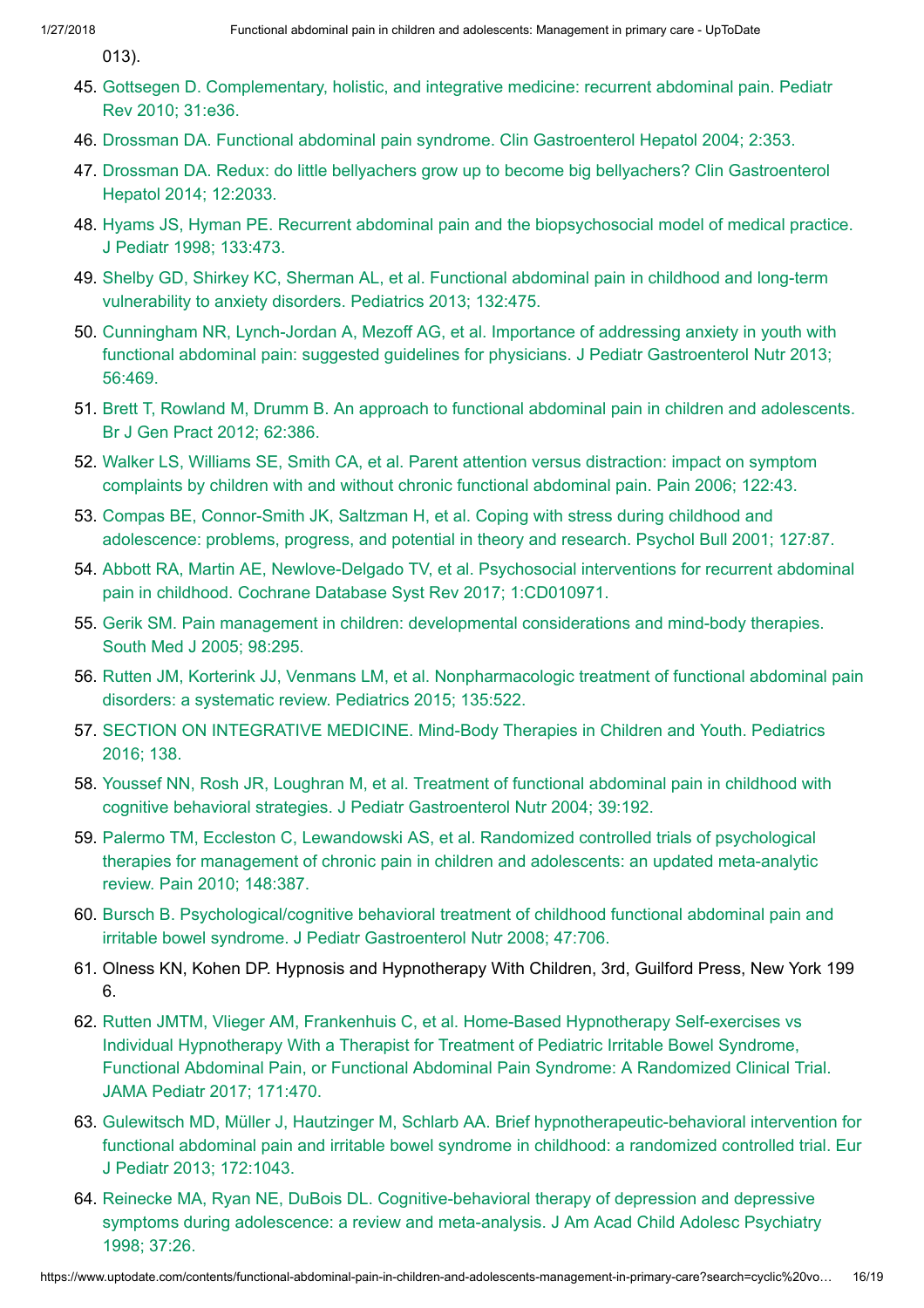- 65. van der Veek SM, de Haan E, Derkx H, et al. Psychological factors addressed in cognitive behaviour therapy for paediatric [functional abdominal pain:](https://www.uptodate.com/contents/functional-abdominal-pain-in-children-and-adolescents-management-in-primary-care/abstract/65) Which are most important to target? J Health Psychol 2017; :1359105317694488.
- 66. Groß M, Warschburger P. Evaluation of a [cognitive-behavioral pain](https://www.uptodate.com/contents/functional-abdominal-pain-in-children-and-adolescents-management-in-primary-care/abstract/66) management program for children with chronic abdominal pain: a randomized controlled study. Int J Behav Med 2013; 20:434.
- 67. van der Veek SM, Derkx BH, Benninga MA, et al. Cognitive behavior therapy for pediatric functional [abdominal pain:](https://www.uptodate.com/contents/functional-abdominal-pain-in-children-and-adolescents-management-in-primary-care/abstract/67) a randomized controlled trial. Pediatrics 2013; 132:e1163.
- 68. Kuttner L, Chambers CT, Hardial J, et al. A randomized trial of yoga for adolescents with irritable [bowel syndrome.](https://www.uptodate.com/contents/functional-abdominal-pain-in-children-and-adolescents-management-in-primary-care/abstract/68) Pain Res Manag 2006; 11:217.
- 69. Evans S, Lung KC, Seidman LC, et al. Iyengar yoga for adolescents and young adults with irritable bowel syndrome. J Pediatr [Gastroenterol Nutr](https://www.uptodate.com/contents/functional-abdominal-pain-in-children-and-adolescents-management-in-primary-care/abstract/69) 2014; 59:244.
- 70. Korterink JJ, Ockeloen LE, Hilbink M, et al. Yoga Therapy for Abdominal Pain-Related Functional [Gastrointestinal Disorders](https://www.uptodate.com/contents/functional-abdominal-pain-in-children-and-adolescents-management-in-primary-care/abstract/70) in Children: A Randomized Controlled Trial. J Pediatr Gastroenterol Nutr 2016; 63:481.
- 71. Wallander JL, Madan-Swain A, Klapow J, Saeed S. A randomised controlled trial of written selfdisclosure for [functional recurrent](https://www.uptodate.com/contents/functional-abdominal-pain-in-children-and-adolescents-management-in-primary-care/abstract/71) abdominal pain in youth. Psychol Health 2011; 26:433.
- 72. Hasler WL, Owyang C. Irritable bowel syndrome. In: Textbook of Gastroenterology, 4th ed, Yamada T (Ed), JB Lippincott, Philadelphia 2003. p.1817.
- 73. Lebenthal E, Rossi TM, Nord KS, Branski D. Recurrent [abdominal pain](https://www.uptodate.com/contents/functional-abdominal-pain-in-children-and-adolescents-management-in-primary-care/abstract/73) and lactose absorption in children. Pediatrics 1981; 67:828.
- 74. Dearlove J, Dearlove B, Pearl K, Primavesi R. Dietary lactose and the child with [abdominal pain.](https://www.uptodate.com/contents/functional-abdominal-pain-in-children-and-adolescents-management-in-primary-care/abstract/74) Br Med J (Clin Res Ed) 1983; 286:1936.
- 75. Simrén M, Månsson A, Langkilde AM, et al. Food-related [gastrointestinal symptoms](https://www.uptodate.com/contents/functional-abdominal-pain-in-children-and-adolescents-management-in-primary-care/abstract/75) in the irritable bowel syndrome. Digestion 2001; 63:108.
- 76. Francavilla R, Cristofori F, [Castellaneta](https://www.uptodate.com/contents/functional-abdominal-pain-in-children-and-adolescents-management-in-primary-care/abstract/76) S, et al. Clinical, serologic, and histologic features of gluten sensitivity in children. J Pediatr 2014; 164:463.
- 77. Hyams JS, Treem WR, Justinich CJ, et al. Characterization of symptoms in children with recurrent abdominal pain: resemblance to irritable bowel syndrome. J Pediatr [Gastroenterol Nutr](https://www.uptodate.com/contents/functional-abdominal-pain-in-children-and-adolescents-management-in-primary-care/abstract/77) 1995; 20:209.
- 78. Carroccio A, Mansueto P, Iacono G, et al. Non-celiac wheat sensitivity diagnosed by double-blind placebo-controlled challenge: exploring a new clinical entity. Am J [Gastroenterol 2012;](https://www.uptodate.com/contents/functional-abdominal-pain-in-children-and-adolescents-management-in-primary-care/abstract/78) 107:1898.
- 79. Biesiekierski JR, Newnham ED, Irving PM, et al. Gluten causes [gastrointestinal symptoms](https://www.uptodate.com/contents/functional-abdominal-pain-in-children-and-adolescents-management-in-primary-care/abstract/79) in subjects without celiac disease: a double-blind randomized placebo-controlled trial. Am J Gastroenterol 2011; 106:508.
- 80. Gomara RE, Halata MS, Newman LJ, et al. Fructose intolerance in children presenting with abdominal pain. J Pediatr [Gastroenterol Nutr](https://www.uptodate.com/contents/functional-abdominal-pain-in-children-and-adolescents-management-in-primary-care/abstract/80) 2008; 47:303.
- 81. Wintermeyer P, Baur M, Pilic D, et al. Fructose [malabsorption](https://www.uptodate.com/contents/functional-abdominal-pain-in-children-and-adolescents-management-in-primary-care/abstract/81) in children with recurrent abdominal pain: positive effects of dietary treatment. Klin Padiatr 2012; 224:17.
- 82. Escobar MA Jr, Lustig D, Pflugeisen BM, et al. Fructose [intolerance/malabsorption](https://www.uptodate.com/contents/functional-abdominal-pain-in-children-and-adolescents-management-in-primary-care/abstract/82) and recurrent abdominal pain in children. J Pediatr Gastroenterol Nutr 2014; 58:498.
- 83. ClinicalTrials.gov. Pilot study using a dietary intervention for children with irritable bowel syndrome. htt p://clinicaltrials.gov/show/NCT01018498 (Accessed on November 18, 2013).
- 84. Chumpitazi B, Tsai C, McMeans A, Shulman R. A low FODMAPS diet ameliorates symptoms in chidren with irritable bowel syndrome: a double blind, randomized crossover trial. [Gastroenterology](https://www.uptodate.com/contents/functional-abdominal-pain-in-children-and-adolescents-management-in-primary-care/abstract/84) 2014; 146:S144.
- 85. Campo JV, Bridge J, Ehmann M, et al. Recurrent [abdominal pain,](https://www.uptodate.com/contents/functional-abdominal-pain-in-children-and-adolescents-management-in-primary-care/abstract/85) anxiety, and depression in primary care. Pediatrics 2004; 113:817.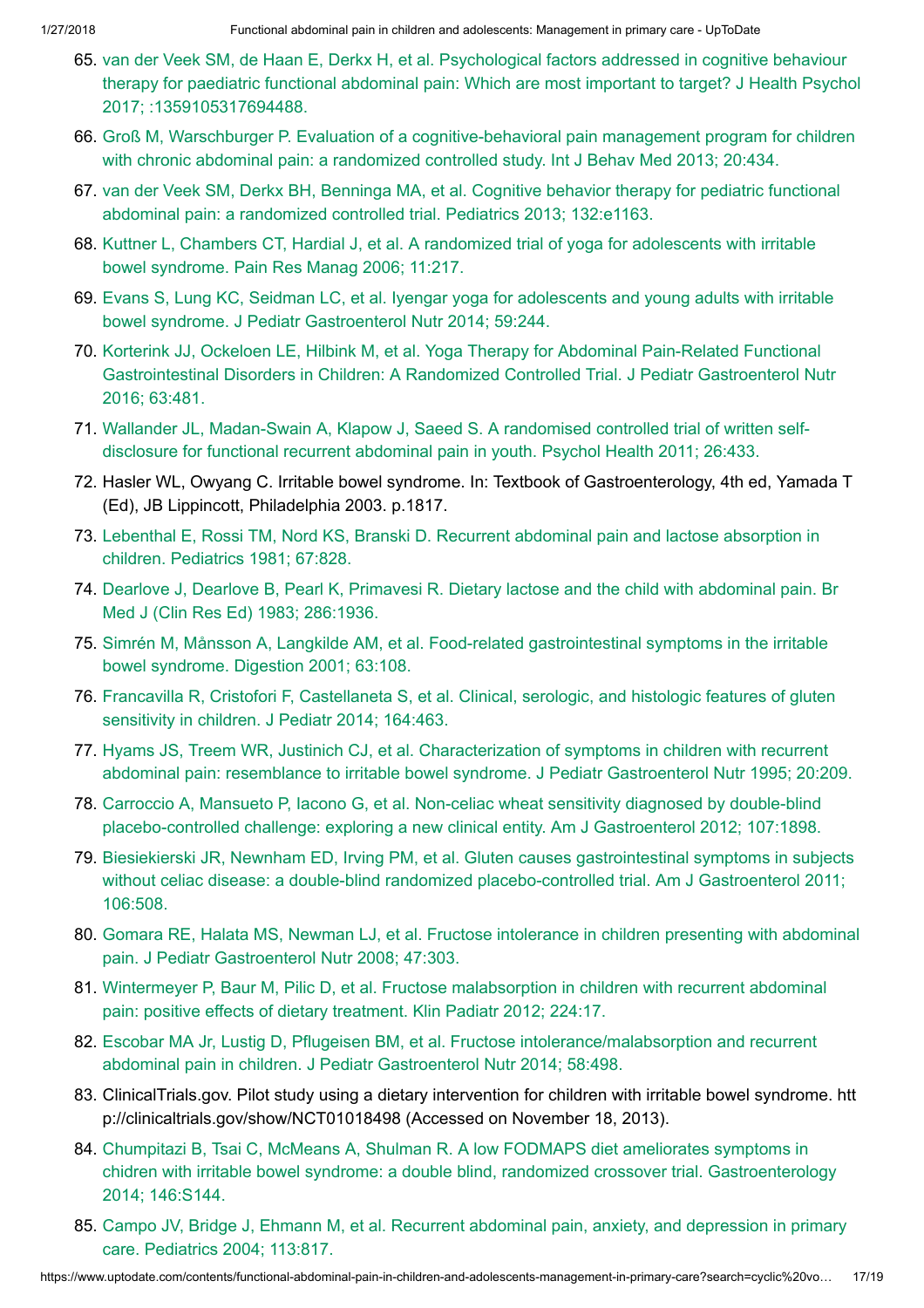- 86. Dorn LD, Campo JC, Thato S, et al. [Psychological comorbidity](https://www.uptodate.com/contents/functional-abdominal-pain-in-children-and-adolescents-management-in-primary-care/abstract/86) and stress reactivity in children and adolescents with recurrent abdominal pain and anxiety disorders. J Am Acad Child Adolesc Psychiatry 2003; 42:66.
- 87. Dufton LM, Dunn MJ, Compas BE. Anxiety and somatic complaints in children with recurrent [abdominal pain](https://www.uptodate.com/contents/functional-abdominal-pain-in-children-and-adolescents-management-in-primary-care/abstract/87) and anxiety disorders. J Pediatr Psychol 2009; 34:176.
- 88. Quigley EM. Probiotics in [functional gastrointestinal disorders:](https://www.uptodate.com/contents/functional-abdominal-pain-in-children-and-adolescents-management-in-primary-care/abstract/88) what are the facts? Curr Opin Pharmacol 2008; 8:704.
- 89. Korterink JJ, Ockeloen L, Benninga MA, et al. Probiotics for childhood [functional gastrointestinal](https://www.uptodate.com/contents/functional-abdominal-pain-in-children-and-adolescents-management-in-primary-care/abstract/89) disorders: a systematic review and meta-analysis. Acta Paediatr 2014; 103:365.
- 90. Horvath A, Dziechciarz P, Szajewska H. Systematic review of randomized controlled trials: fiber supplements for abdominal pain-related [functional gastrointestinal disorders](https://www.uptodate.com/contents/functional-abdominal-pain-in-children-and-adolescents-management-in-primary-care/abstract/90) in childhood. Ann Nutr Metab 2012; 61:95.
- 91. Ruepert L, Quartero AO, de Wit NJ, et al. Bulking agents, antispasmodics and antidepressants for the treatment of irritable [bowel syndrome.](https://www.uptodate.com/contents/functional-abdominal-pain-in-children-and-adolescents-management-in-primary-care/abstract/91) Cochrane Database Syst Rev 2011; :CD003460.
- 92. Anheyer D, Frawley J, Koch AK, et al. Herbal Medicines for [Gastrointestinal Disorders](https://www.uptodate.com/contents/functional-abdominal-pain-in-children-and-adolescents-management-in-primary-care/abstract/92) in Children and Adolescents: A Systematic Review. Pediatrics 2017; 139.
- 93. Asgarshirazi M, Shariat M, Dalili H. Comparison of the Effects of pH-Dependent Peppermint Oil and Synbiotic Lactol (Bacillus coagulans + [Fructooligosaccharides\)](https://www.uptodate.com/contents/functional-abdominal-pain-in-children-and-adolescents-management-in-primary-care/abstract/93) on Childhood Functional Abdominal Pain: A Randomized Placebo-Controlled Study. Iran Red Crescent Med J 2015; 17:e23844.
- 94. Charrois TL, Hrudey J, Gardiner P, et al. [Peppermint](https://www.uptodate.com/contents/functional-abdominal-pain-in-children-and-adolescents-management-in-primary-care/abstract/94) oil. Pediatr Rev 2006; 27:e49.
- 95. Kligler B, Chaudhary S. [Peppermint](https://www.uptodate.com/contents/functional-abdominal-pain-in-children-and-adolescents-management-in-primary-care/abstract/95) oil. Am Fam Physician 2007; 75:1027.
- 96. Ford AC, Talley NJ, Spiegel BM, et al. Effect of fibre, antispasmodics, and peppermint oil in the treatment of irritable [bowel syndrome:](https://www.uptodate.com/contents/functional-abdominal-pain-in-children-and-adolescents-management-in-primary-care/abstract/96) systematic review and meta-analysis. BMJ 2008; 337:a2313.
- 97. Pourmoghaddas Z, Saneian H, Roohafza H, Gholamrezaei A. Mebeverine for pediatric functional abdominal pain: a randomized, [placebo-controlled](https://www.uptodate.com/contents/functional-abdominal-pain-in-children-and-adolescents-management-in-primary-care/abstract/97) trial. Biomed Res Int 2014; 2014:191026.
- 98. Saps M, Youssef N, Miranda A, et al. Multicenter, randomized, placebo-controlled trial of amitriptyline in children with [functional gastrointestinal disorders.](https://www.uptodate.com/contents/functional-abdominal-pain-in-children-and-adolescents-management-in-primary-care/abstract/98) Gastroenterology 2009; 137:1261.
- 99. Roohafza H, Pourmoghaddas Z, Saneian H, Gholamrezaei A. Citalopram for pediatric functional abdominal pain: a randomized, placebo-controlled trial. [Neurogastroenterol Motil 2014;](https://www.uptodate.com/contents/functional-abdominal-pain-in-children-and-adolescents-management-in-primary-care/abstract/99) 26:1642.
- 100. Madani S, Cortes O, Thomas R. Cyproheptadine Use in Children With [Functional Gastrointestinal](https://www.uptodate.com/contents/functional-abdominal-pain-in-children-and-adolescents-management-in-primary-care/abstract/100) Disorders. J Pediatr Gastroenterol Nutr 2016; 62:409.
- 101. Rodriguez L, Diaz J, Nurko S. Safety and efficacy of [cyproheptadine](https://www.uptodate.com/contents/functional-abdominal-pain-in-children-and-adolescents-management-in-primary-care/abstract/101) for treating dyspeptic symptoms in children. J Pediatr 2013; 163:261.
- 102. Sadeghian M, Farahmand F, Fallahi GH, Abbasi A. Cyproheptadine for the treatment of functional abdominal pain in childhood: a double-blinded randomized [placebo-controlled](https://www.uptodate.com/contents/functional-abdominal-pain-in-children-and-adolescents-management-in-primary-care/abstract/102) trial. Minerva Pediatr 2008; 60:1367.
- 103. See MC, Birnbaum AH, Schechter CB, et al. Double-blind, [placebo-controlled](https://www.uptodate.com/contents/functional-abdominal-pain-in-children-and-adolescents-management-in-primary-care/abstract/103) trial of famotidine in children with abdominal pain and dyspepsia: global and quantitative assessment. Dig Dis Sci 2001; 46:985.
- 104. Gray L. Chronic [abdominal pain](https://www.uptodate.com/contents/functional-abdominal-pain-in-children-and-adolescents-management-in-primary-care/abstract/104) in children. Aust Fam Physician 2008; 37:398.
- 105. Pinto-Sanchez MI, Yuan Y, Bercik P, Moayyedi P. Proton pump inhibitors for [functional dyspepsia.](https://www.uptodate.com/contents/functional-abdominal-pain-in-children-and-adolescents-management-in-primary-care/abstract/105) Cochrane Database Syst Rev 2017; 3:CD011194.
- 106. Collins BS, Lin HC. Double-blind, placebo-controlled antibiotic treatment study of small intestinal [bacterial overgrowth](https://www.uptodate.com/contents/functional-abdominal-pain-in-children-and-adolescents-management-in-primary-care/abstract/106) in children with chronic abdominal pain. J Pediatr Gastroenterol Nutr 2011; 52:382.